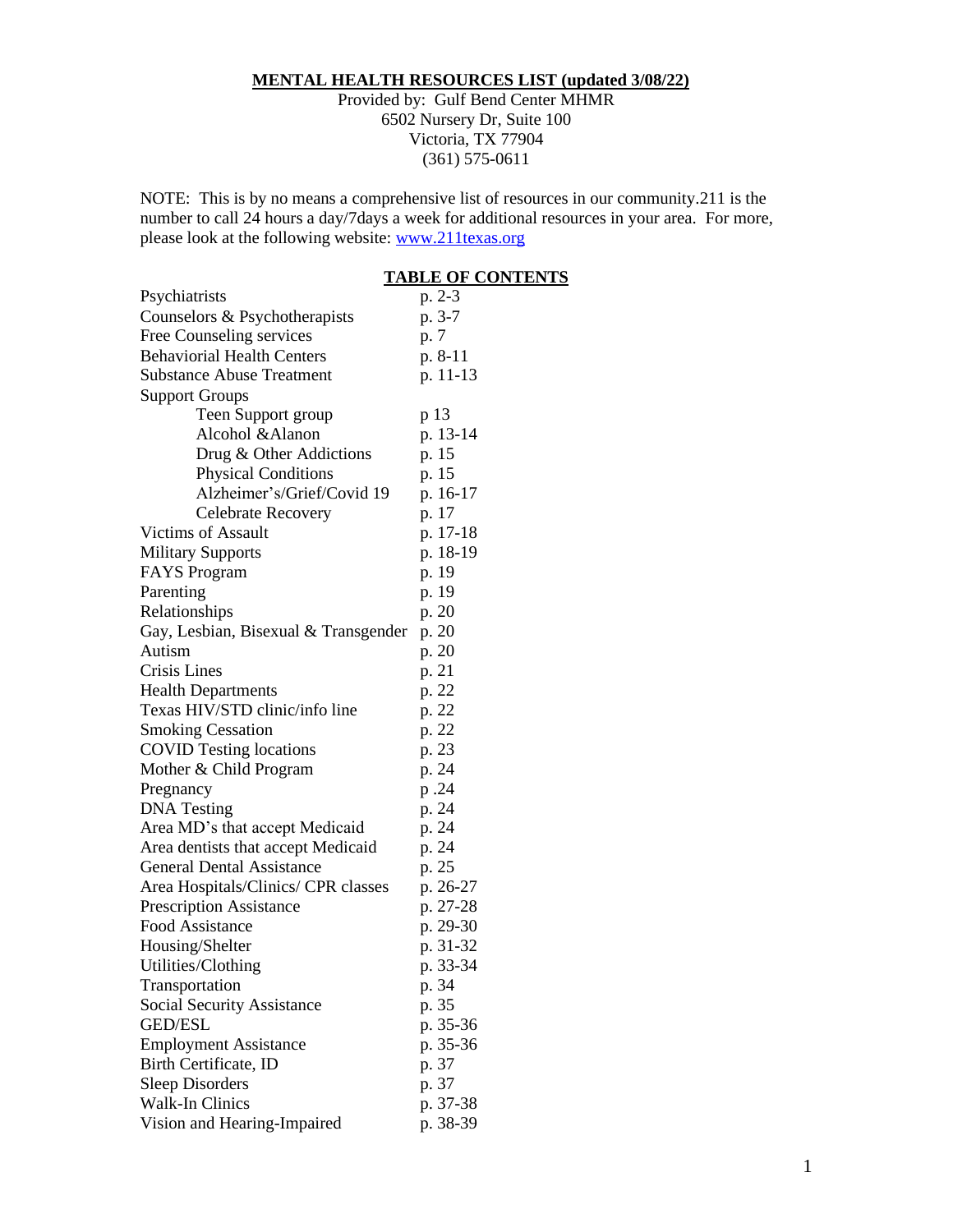# **PSYCHIATRISTS**

# **Victoria Psychiatric Associates**

**Dr. R. Lyman (Ages 17 and up)** 2710 Hospital Drive, Suite 202, Victoria, TX 77901 (361) 579-1388 *Accepting private pay only*.

# **Believe Behavioral Health**

**(Ages 4 and up)** (361) 894-8734 1402 Village STE A, 77901, Victoria, TX Case Management Services are delivered within the community, home, & school environment.

# **Veteran's Clinic (Victoria VA Outpatient Clinic for VETERANS ONLY)**

**Dr. Elizabeth John, Psychiatric Services** 1502 East Airline, Suite 40, Victoria, TX 77901 (361) 582-7700 *\*\*\*Veteran's Crisis Hotline – 800-273-8255\*\*\** Outpatient Medical Services also provided (some spouses of veterans eligible NO CHILDREN)

# **Crossroads Psychiatry**

**Kourtne Roberts, MD**

3809 John Stockbauer, Ste A, Victoria, TX Ph# 361-703-5026 \*Accepting new patients. Accepts most major medical insurances except -No Medicare or Medicaid. Does offer cash rates.

## **Dr. Fisher (Disability and Social Security Evaluations ONLY)**

2705 Hospital Dr # 300 Victoria, TX 77901 (361) 578-8633 One-time visits ONLY

## **Claudia Amador, PMHNP (Psychiatric Nurse Practitioner)**

101 W Goodwin Ave #901, Victoria, TX 77901 (361) 576-9700 \*Ages 21 and up; Accepts most major medical insurance, Medicare and cash pay. Does not accept Medicaid. (Does not see Dementia or Alzheimer).

# *Psychiatrists Outside of Victoria*

## **Dr. John Hopper (sees both children and adults 3 and up)**

101 N Magnolia St., Rockport, TX 78382 (361) 729-5357 Fax: (361) 727-2036 Sees both medical and psychiatric patients; Accepts most private insurance and private pay, Medicare, Medicaid, no sliding scale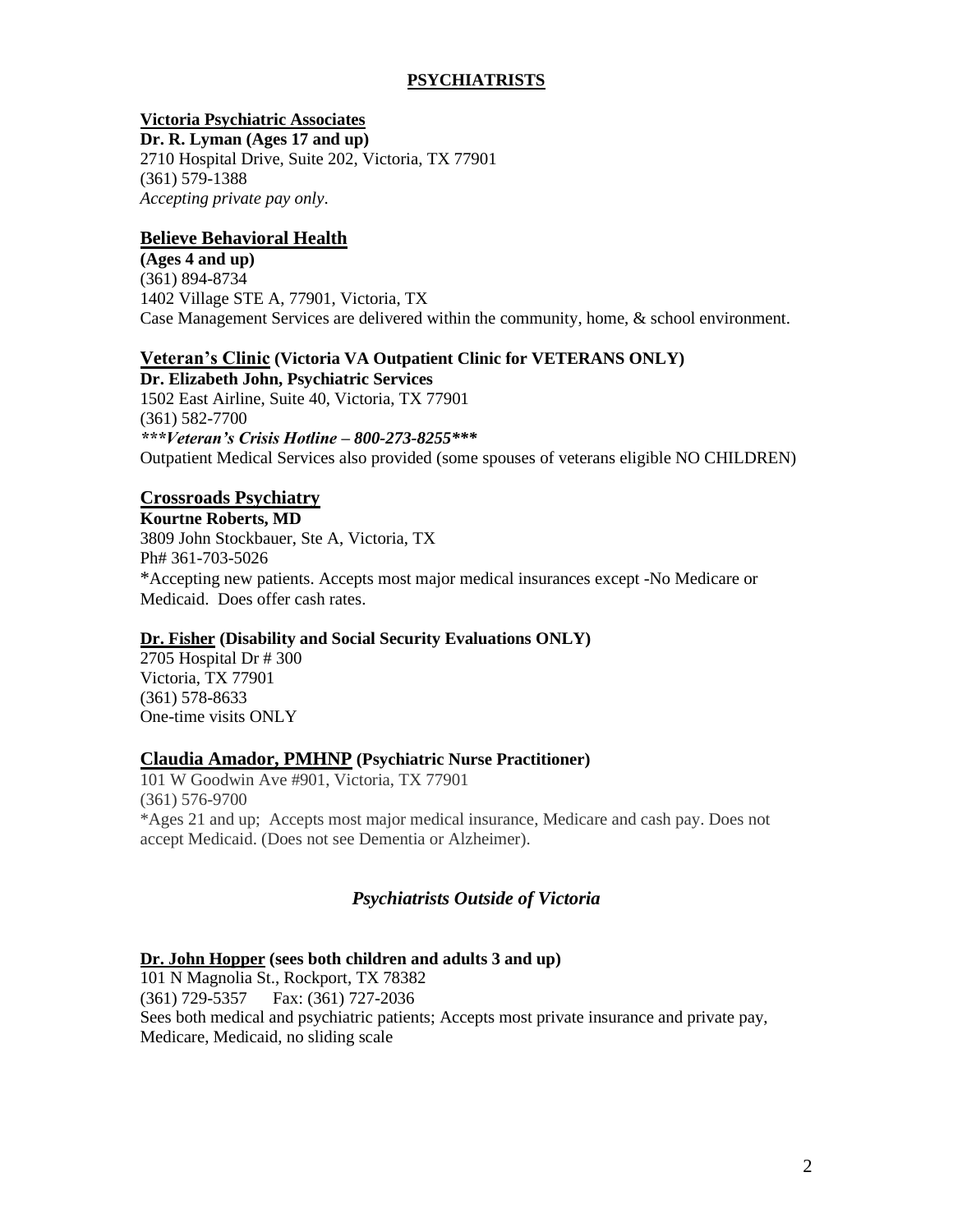**Psychiatric Consulting Services Dr. N. Praderio (Geriatric Psychiatry Specialty but sees ages 20 and up)** 817 Ayers, Corpus Christi, TX 78404 (361) 887-9600 Serving Beeville, Corpus Christi, Kingsville and Victoria Accepts private insurance, *Medicaid*, Medicare, and some private pay

#### **Gulf Coast Center MHMR**

**Dr. J. Eades-Serves Galveston County (Ages 18 and up) Dr. G. Schlagenhauf-Serves Brazoria County (Ages 18 and up) Gulf Coast Center MHMR (Children's Services Department also available)** *MH Adult / MR Services*  1-800-643-0967 *MH Child* 1-877-226-8780 Accepts private pay, private insurance, *Medicaid*, and Medicare

#### **COUNSELORS & PSYCHOTHERAPISTS**

# **The Counseling Center Laurel Graham, LPC**

**Dr. Josephine E. Keee-Rees LPC.**

1501 E. Mockingbird Ln. #575 Victoria, TX 77904 (361)575-4351 Medicaid and most major insurance

## **New Beginnings Counseling Services**

**Rick Torres, LPC** (age 7 and up) **Gail Spurgeon, LPC** (12 and up**) Cheryl Green, LMSW-ACP** (18 and up) **Ginger Corn, M. Ed., LPC** (3 and up) **Danna Harrison, LPC** (6 and up) 1501 E. Mockingbird, Suite 262 Victoria, TX 77901 (361) 570-8900 \*Accepts ages 3 and up varies by provider. Medicaid, Medicare and most major medical insurance. They offer Bilingual Counseling.

## **Victoria Counseling Services LLP**

**David Hensley, Ph.D. Vidal Guevara, LPC-S, LPA, LSSP Sara Serrano, LPC Daniel Rodriguez, LPC Megan Moore, LPC** 2002 Commerce St., Suite C Victoria, TX 77901 (361) 570-1444 Medicaid and most major medical insurances. They offer Bilingual Counseling. \*ages 4 and up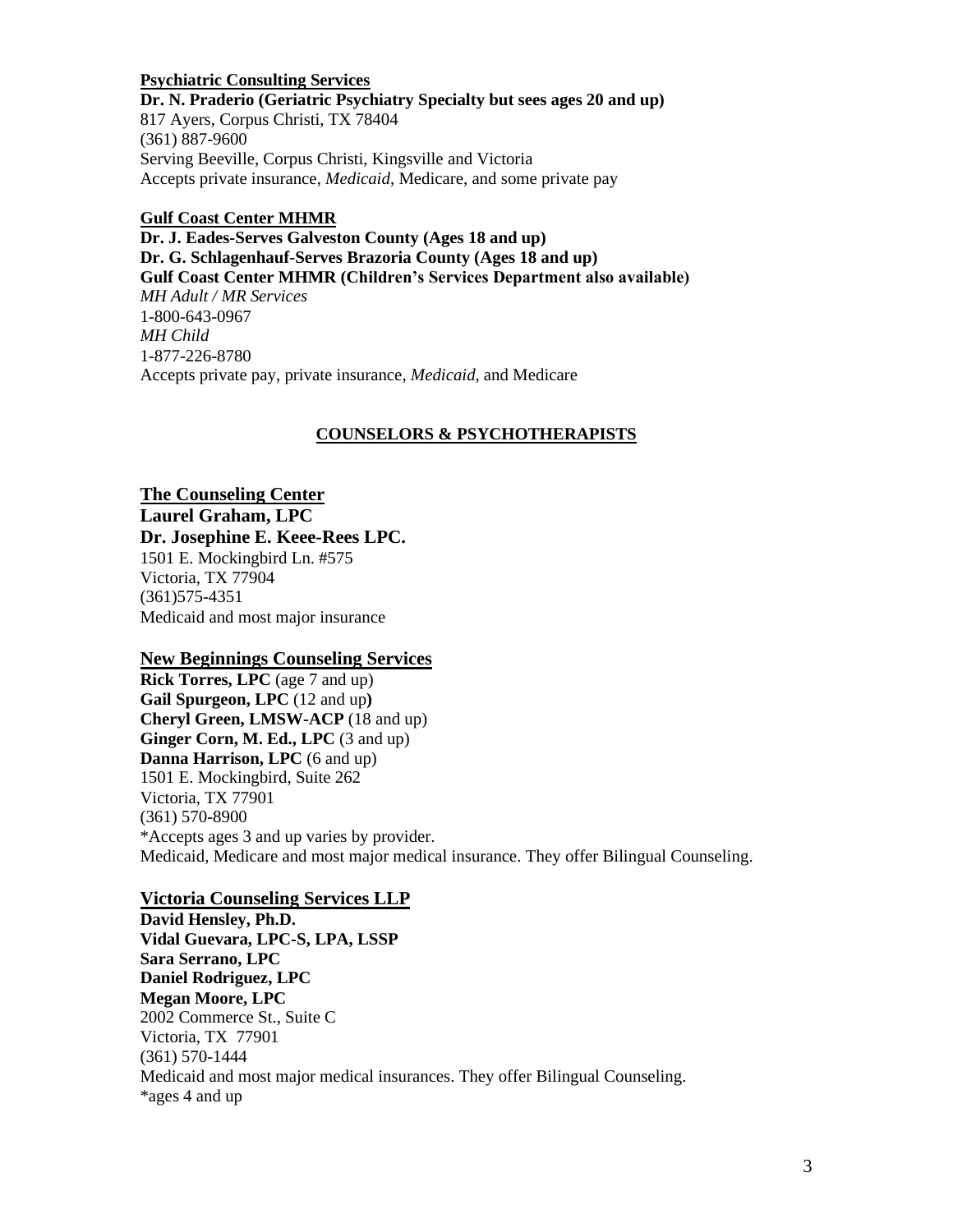**New Directions Counseling Kim Stanfield, LPC Michelle Chavez, LPC Otilia Chavez, LPC** Heritage Mark Building 5606 Navarro, Suite 202 Victoria, TX 77904 (361) 485-0755 Medicaid and Private insurance. No Medicare. They offer Bilingual Counseling. \*age 6 and up

# **New Life Professional Counseling**

**Janie Odem M. ED. LPC, RPT** Individual, Marriage, and Family counseling Play therapy, ages 6-12 3904 John Stockbauer, Suite 111 Victoria, TX 77904 Office: (361)-894-6830; Cell: (361)-564-6789 All Major Insurance and Medicaid Accepted; \*Daytime and Evening Availability and \*Bilingual in Spanish

## **Reclamation Counseling Center (**also offers Drug Counseling and Anger Management)

\*Several counselors available 506 Glascow Victoria, TX 77904 (361) 576-3385 Medicaid and most major medical insurance. \*Anger Management is cash pay class Age 3 and up.

## **James Foos PsyD- Psychologist**

108 Chimney Rock Dr, Victoria TX 361-676-8627

## **Gonik & Associates, Clinical Psychology and Behavioral Services**

**Uri Gonik, Ph.D.** (ages 18+) **Cleva Schoener, LPC** 2003 Patterson, Victoria, TX 77901 (361) 575-5021 Ages 16 & above only/Accepts *Medicaid*, Medicare & Private Insurance (will see some younger patients on a case-by-case basis)

#### **Heritage Program GERO (Depression, Anxiety, Aging, and Loss of Independence) Groups Refugio Memorial Hospital**

**Barbara Nurre Mark Fitzsimmons, LPMSW** (361) 526-2321, Ext 203 107 Swift, Refugio TX 78337 (For Seniors, Age 65 and above-will also see younger patients), Accepts Medicare and Private Insurance Part B (Port Lavaca and Edna services as well)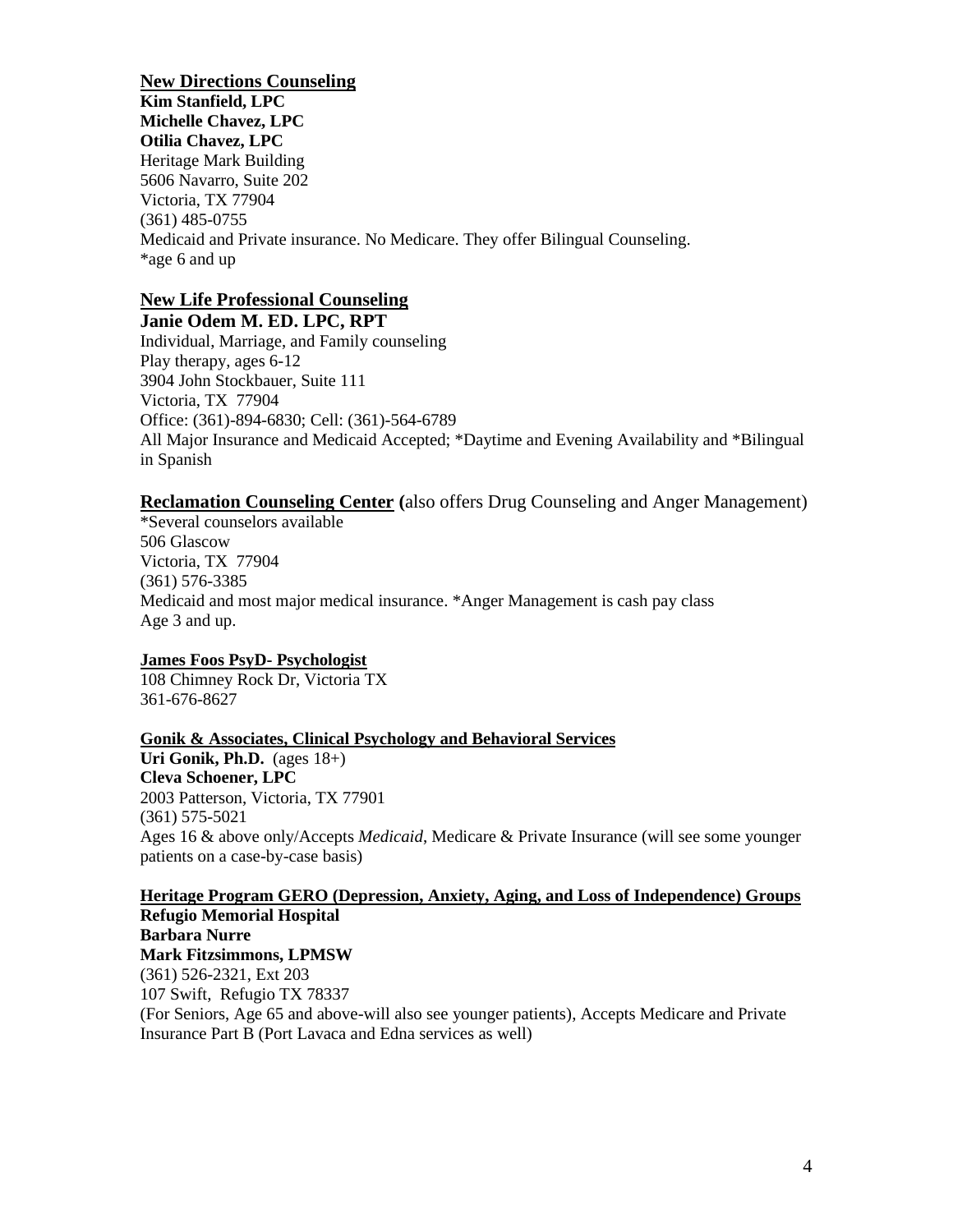**Crossroads Counseling Karen Redus, Ph.D.** (ages 2+) 104 Kelley Dr. Ste D, Victoria, TX 77904 (361) 574-9911 Fax: (361) 574-9985 Medicare, *Medicaid*, private pay and most insurance; Offers ADHD testing, IQ/Adaptive testing

#### **Sharon Stubblefield, Ph.D., LPC**

401 West Brazos Street, Victoria, TX 77901 (361) 575-1049 Individual, Marriage, Family & Couples Counseling; grief & bereavement Ages 18 and up \*\*Only Private Pay

#### **Next Step Counseling and Education Center**

**Delores White, MA, LPC Jacob Weishuhn, LPC Sally Tixier, LPC-intern Tammy Hogan, LCDC** 4702 N. Laurent, Suite D, Victoria, TX 77904 (361) 572-0202 Medicaid and most major medical insurances; Income based sliding scale \*Will not turn people away for ability to pay per clinic.

## **Cornerstone Counseling**

**Jill O'Neill, LPC Kim Wilgus, LPC Robert Bell, LPC Sherry Chambliss, LPC** 101 Goodwin, Suite 422, Victoria, TX 77901 (361) 485-0925 Medicaid

## **Teletherapy Ages 13 and up Kollette Tolbert, LPC**

Offers Free Consultation before first sessions, Medicaid and Private Insurance Tuesday 9-6; Wednesday 9-7; and Thursday 9-6 Ph: 361-437-0462 Fax: 3.61-214-2861 Email: [KTolbertlpc@KolletteTolbertCounseling.com](mailto:KTolbertlpc@KolletteTolbertCounseling.com)

#### **Veteran's Clinic Tony DeBona, LMSW** 4206 E. Retama, Victoria TX 77901 (361) 582-7708 **\*Veterans only**

**Speak Freely Counseling Services, LLC Brandie McCray, MA, LPC, LCDC** 5606 N. Navarro St. Ste 300H, Victoria TX 77904 361-485-6645 Office; 361-465-2000 Mobile [brandiemccray@speakfreelycounseling.com](mailto:brandiemccray@speakfreelycounseling.com) or [www.speakfreelycounseling.com](http://www.speakfreelycounseling.com/)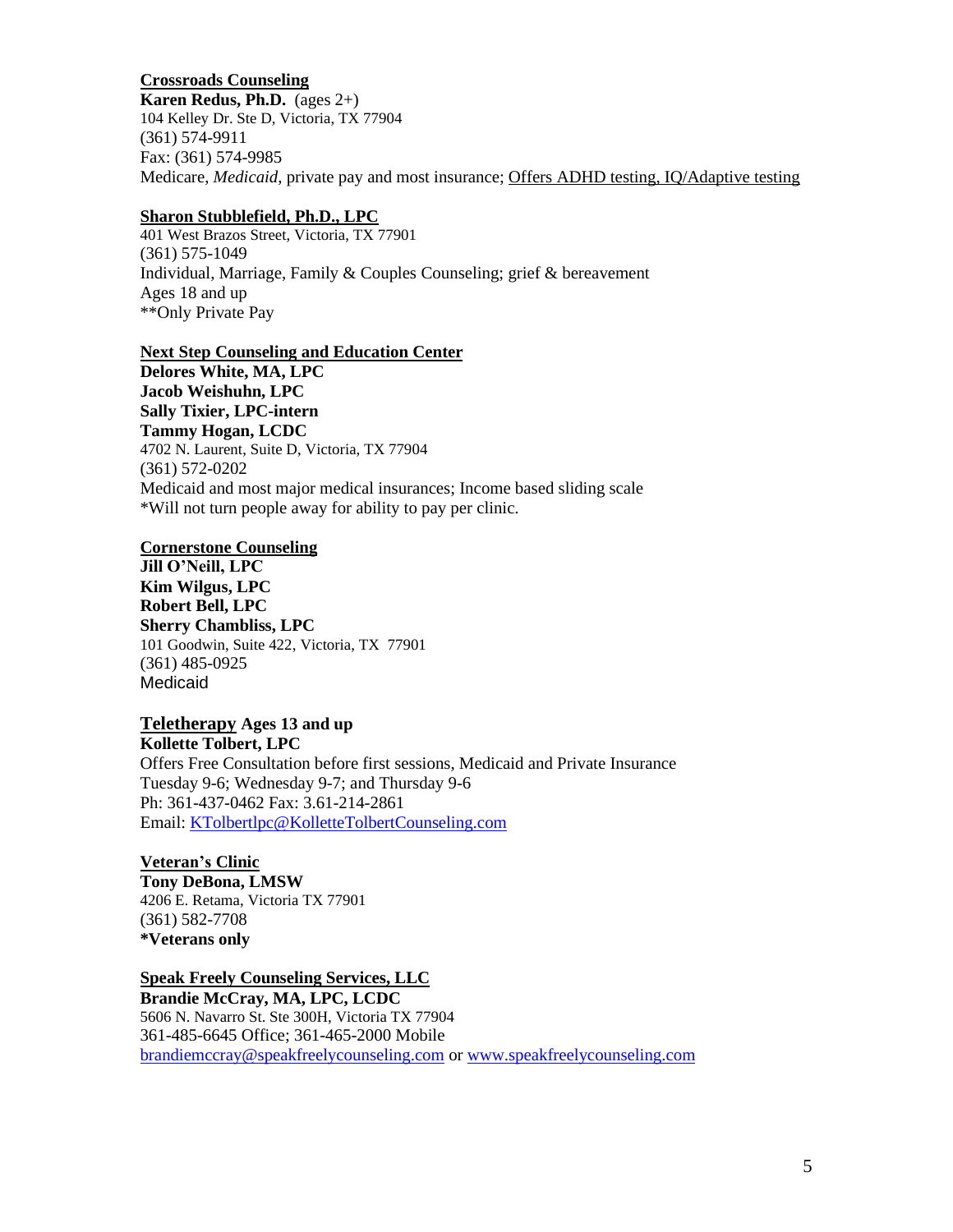## **Gulf Bend Center – Port Lavaca office**

Located in Port Lavaca; 1200 N. Virginia St

**{Teletherapy also available}** (361) 482-0427

\$100 per hour; Individual, couples, and family psychotherapy services for adults, children and adolescents; psycho-educational services *Medicaid*, most private insurance, private pay Calhoun, DeWitt, Goliad, Jackson, Lavaca, Refugio and Victoria County residents only

# **Psychological Wellness Center** (ages 5+)

**Burton A Kittay, Ph.D** 5402 Holly Rd. Ste 104 Corpus Christi, TX 78411 (361) 992-2244 Office in Corpus Christi ONLY; Accepts private pay, most private insurance, Medicare, *Medicaid. Anxiety, PTSD, Depression, (family, marriage, and couples counseling)* 

**Stable Life Counseling Center, LLC (child, adolescent, adult, family) Christian Counseling, Horse Assisted Counseling) Shirley Johnson, LBSW, LPC (Equine Therapy)** 32 Bailey Dr., Victoria, TX 77901 (361) 485-0899 Private pay only

## **Mission Psychology-**Neuropsychologist

**Robert Thompson, Ph.D. Sarah Moehrig, Psychological Associate** 303 E. Airline Rd. Suite #2 Victoria, TX 77901 806-401-1633 or 361-203-4620

# **Open Arms Counseling**

**Whitney Miller, LPC; Rachel Turner, LPC, RPT** 901 S Wells St., Edna, Tx 77957 361-336-2348

# **New Horizons**

# **Sara Konvicka, LMSW; Joseph Smullen, LCSW;Chrissy Wagner, LMSW** 1200 Carl Ramer Dr. Yoakum, Tx 77995 361-293-2321 Located at Yoakum Community Hospital. Specializes in Geriatric Care. Accepts Medicaid, Medicare, Supplementary Insurance, and Private Insurances are accepted. Assistance is available for those who qualify.

# **Barbara Bowman LPC**

Cuero, Tx 361-243-0287 Available on Saturdays and some evenings.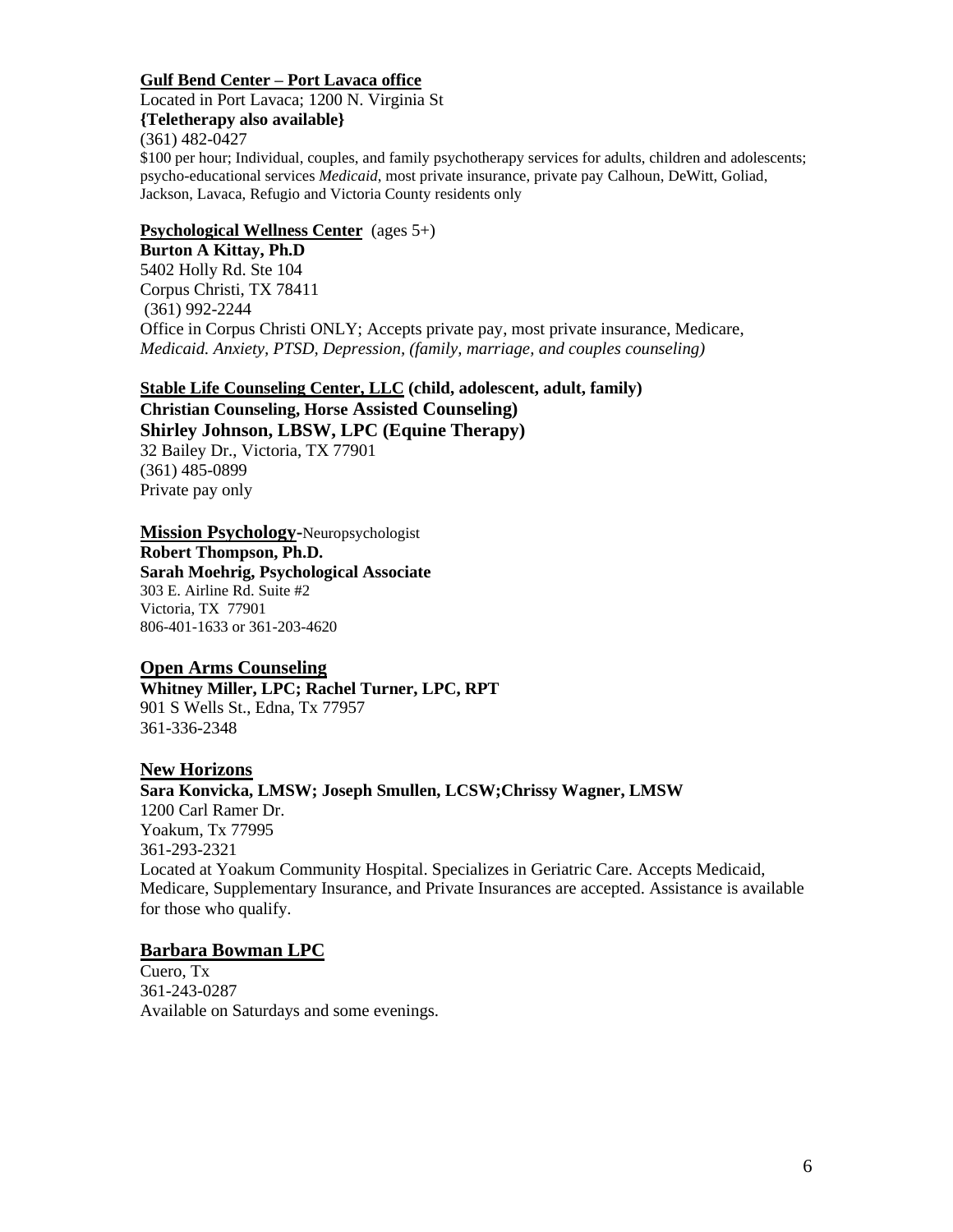# **No Charge Counseling Services**

**The South Texas Children's Home-Family Ministry Lorraine Turner, MA-LPC (Director)** Multiple Counselors 3506 N. Ben Wilson, Ste #F Victoria, TX 77901 (361) 575-5151---Victoria (361) 991-8680---Corpus Christi Christian Counseling Services \*ages 4 and up Provides short-term only Individual, Marriage, & Family Therapy—Play therapy available for children; Primary focus on stress, anxiety, depression ---- MUST call first to determine eligibility. [www.stch.org](http://www.stch.org/)

# **\*\*MAY HAVE WAITING LIST UP TO TWO MONTHS OUT\*\*\*\*\***

# **Methodist HealthCare Ministries-Counseling Services**

**Stephanie Espinosa, LCSW and Cameo Mead, LPC Counseling and PTSD**  361-739-3891 Call for local Address Serving: Victoria, Port Lavaca, Point Comfort, and Edna. Help people- who are uninsured; under insured; low income and unable to afford counseling services or access to treatment. Also has private practice after hours and some weekends. Private pay. Phone number for private practice is 512-925-1391.

## **The Wellness Community**

Relationship Support Group for individuals, couples, families **Lane Johnson, LPC-S Stan Schweke Certified Peer Support Specialist** 1109 N. Nimitz Victoria, TX 77901 361-703-5133 Mon 6-7pm Wednesday 12-1pm

## **Emmaus Center Catholic Diocese**

1008 N. Laurent St. Suite 104 361-212-0830 General Counseling, Trauma counseling, youth counseling. 3 regular and two part time counselors Free for no income/ \$25.00 for those with income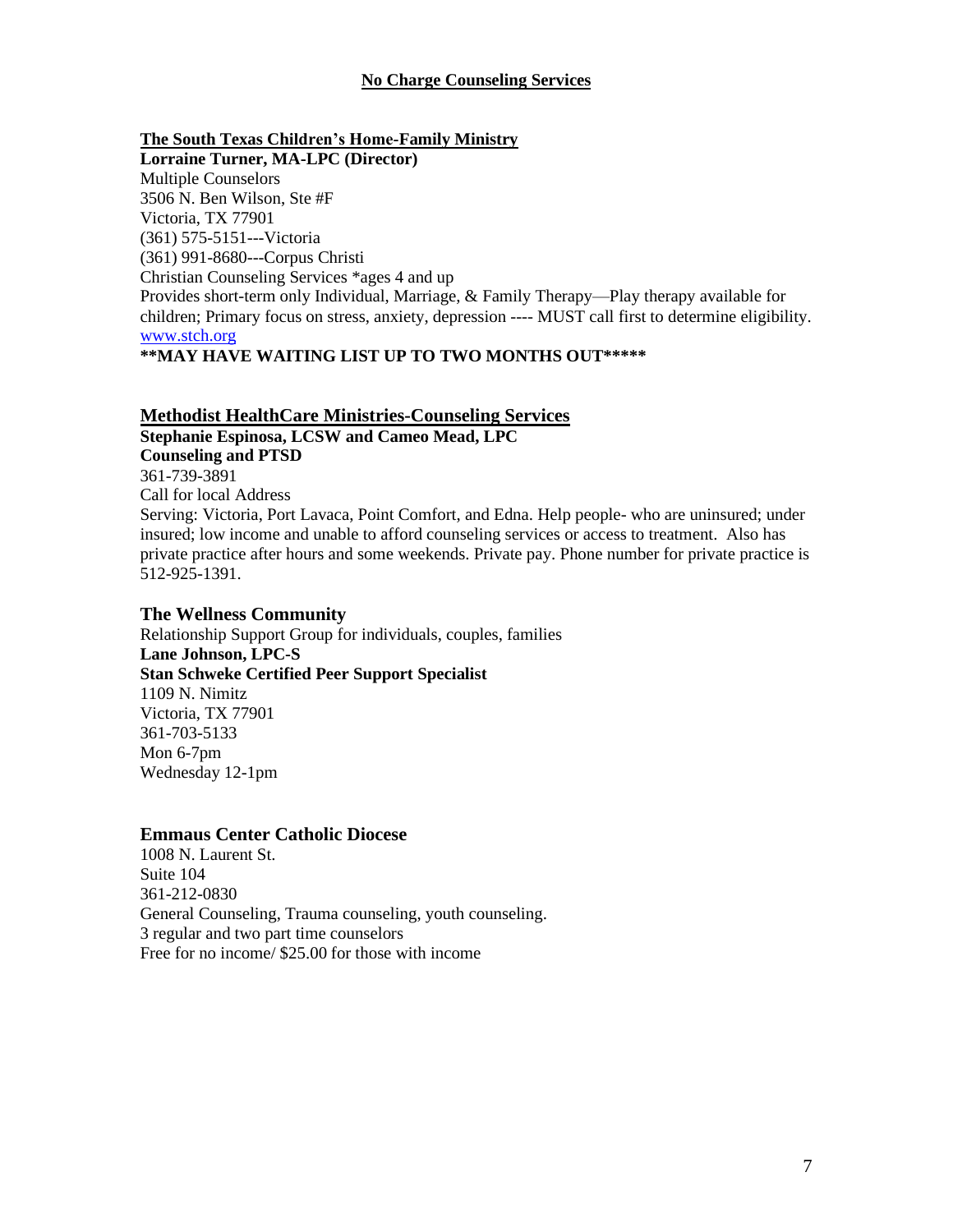# **Inpatient hospitals**

## **Corpus Christi**

#### **Bayview Behavioral Hospital**

6629 Woolridge Rd. Corpus Christi, TX 78414 361-986-8200 Fax: 361-884-1205 Ages: 12-17, 18-54, 55+ Co-Occurring Disorders

## **Christus Spohn Memorial**

2606 Hospital Blvd. Corpus Christi, TX 78505 361-902-4006 Fax: 361-884-1205 Adults 18+ ONLY (accepts patients with symptoms secondary to dementia)

## **Richmond**

**West Park Springs** 6902 S. Peek Rd. Richmond, TX 77407 832-299-1687 Fax: 832-757-1006 Ages: 13+ Substance Abuse and Psychiatric **GBC CONTRACT HOSPITAL** Jalena Davis (609)-304-9003

## **San Antonio**

#### **San Antonio Behavioral Health**

8550 Huebner Rd. San Antonio, TX 78240 Intake: 210-541-5350 Fax: 210-541-5366 Ages 9-17, 18+ (dementia patients accepted on a case by case basis)

## **Laurel Ridge Hospital**

17720 Corporate Woods Dr. San Antonio, TX 78259 210-491-3591 Fax;210-491-3554 Ages 4-12, 13-17, 18+ (no dementia or memory conditions)

#### **Methodist Specialty Hospital**

8026 Flord Curl Dr. San Antonio, TX 78229 210-575-0500 Fax: 210-575-0523 Ages 18+ GeroPsych Unit (no dementia patients accepted, no detox)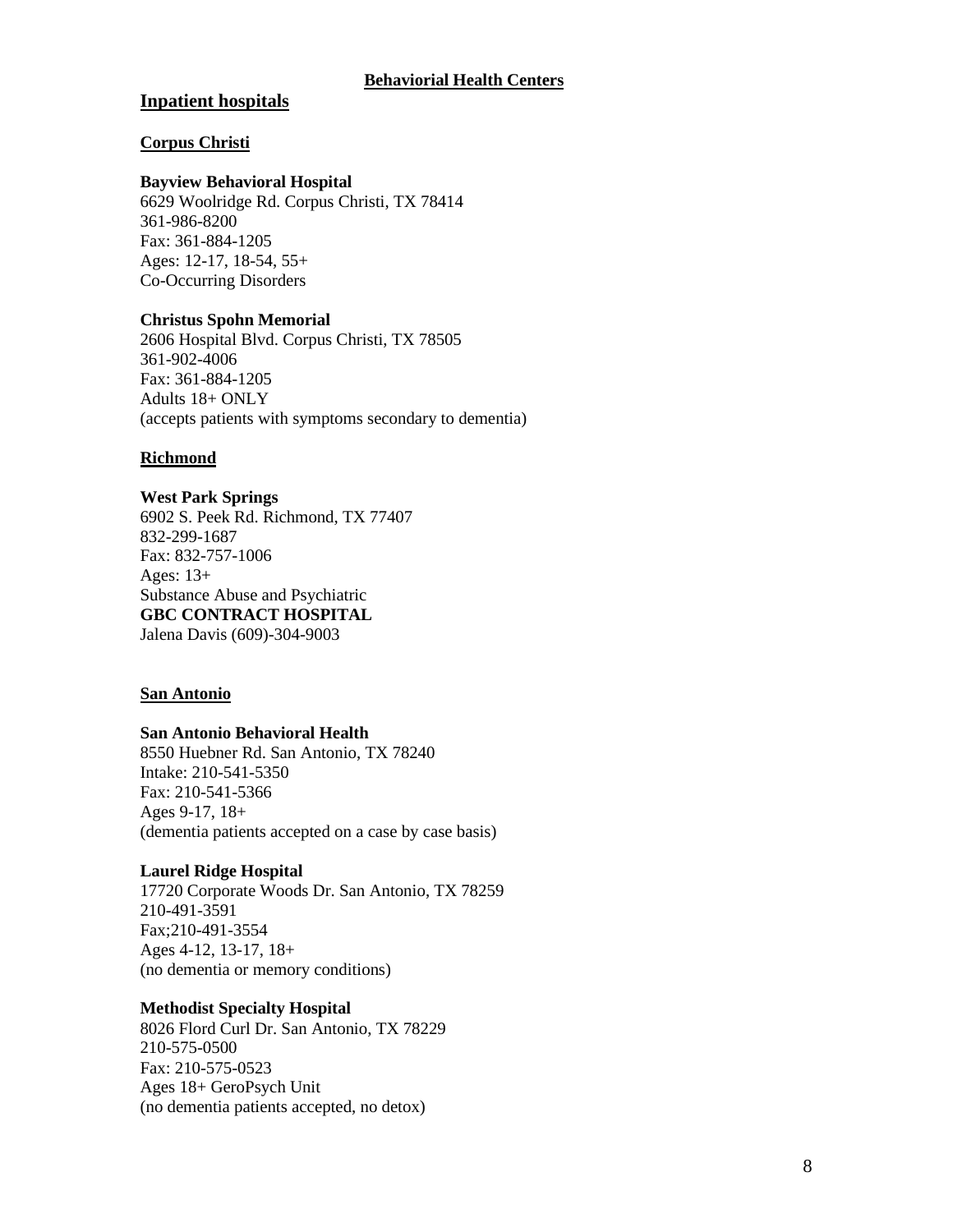#### **Audie L. Murphy VA Hospital- Veterans Only**

7400 Merton Minter San Antonio, TX 78229 210-617-5300 x15617 Requires voluntary admission Occasional EDW accepted- call to verify

#### **Austin**

#### **Austin Lakes Hospital**

1025 E. 32nd St. Austin, TX 78705 512-544-5255 Fax: 512-551-4193 Adults 18+ (dual diagnosis accepted, detox allowed)

#### **Austin Oaks Hospital**

1407 W. Stassney Ln. Austin, TX 78745 512-440-4800 Fax: 512-440-4840 Ages 7-11, 12-17, 18+ (no GeroPsych)

#### **Cross Creek Hospital**

8402 Cross Park Dr. Austin, TX 78754 512-215-3900 Option 1 Fax: 512-215-3188 Ages: 12+ (GeroPsych Unit available) (dementia patients accepted on case by case basis) GBC CONTRACT HOSPITAL Jodie Jude (512)-638-9325

#### **Beaumont**

#### **Memorial Herman Behavioral Health**

3250 Fannin St. Beaumont, TX 77701 409-212-7019 Fax: 409-833-1325 Ages 6+ (veterans detox, dementia patients accepted)

## **Cypress**

#### **Lonestar Behavioral Health**

16303 Grant Rd. Cypress, TX 77429 281-516-6200 Fax:281-516-6206 (Facility will do their own assessment before acceptance) Adults 18+ EDW's accepted (no dementia)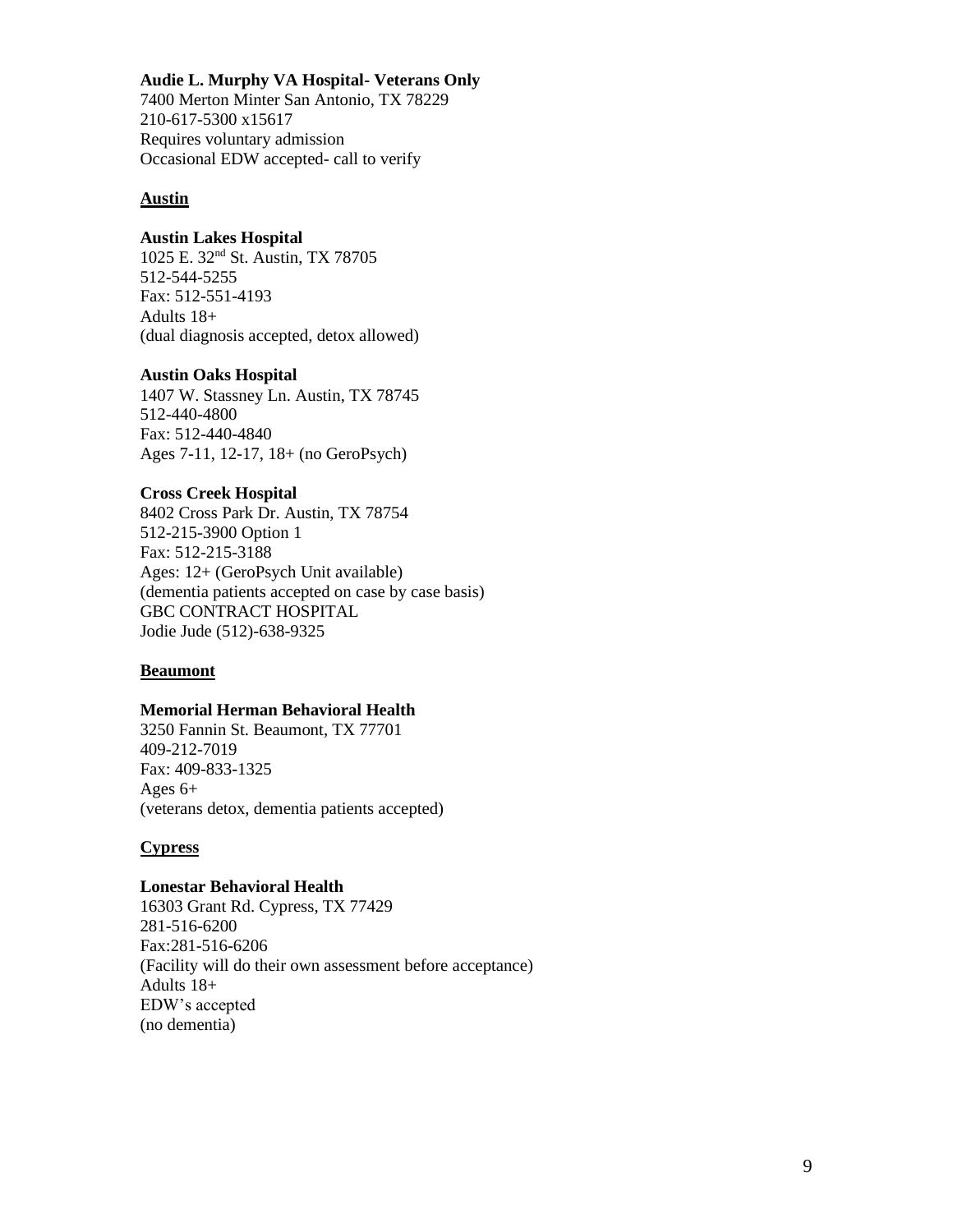# **Houston**

## **West Oaks Hospital**

6500 Hornwood Houston, TX 77074 713-995-0909 Option 2 Fax: 713-272-9719 Children/Adolescent (5-17) Adults 18+ (no GeroPsych, no dementia patients)

# **Cypress Creek Hospital**

17750 Cali Dr. Houston, TX 77090 281-586-7600 Fax: 281-586-5903 Adolescents 13-17, 18+ (age 12, case by case) EDW accepted (no dementia)

## **SUN Behavioral Houston**

7601 Fannin St. Houston, TX 77054 713-796-2273 Fax: 832-323-1030 Adolescents 13-17, Adult 18+ Substance Abuse and Psychiatric **GBC CONTRACT HOSPITAL** Tobey B. (832)-610-9191

#### **St. Joseph's Hospital**

1404 University Blvd Houston, TX 77002 713-757-7512 Fax: 713-356-7959 Adults 18+ (EDW accepted; dementia case by case basis)

## **Menninger Clinic**

12301 Main St. Houston, TX 77035 713-275-5400 Fax: 713-275-5107 Ages 12-17, 18+ (No EDW/PON) (dementia case by case basis, no active eating disorders)

## **Intra-Care North Hospital**

1120 Cypress Station Houston, TX 77090 281-893-7200 Fax: 281-893-8280 Children, Adolescent, Adults (no dementia, EDW accepted)

#### **Behavioral Hospital of Bellaire**

5314 Dashwood Houston, TX 77081 713-600-9500 Fax: 713-600-9576 Ages 12-17, Adults 18+, GeroPsych EDW accepted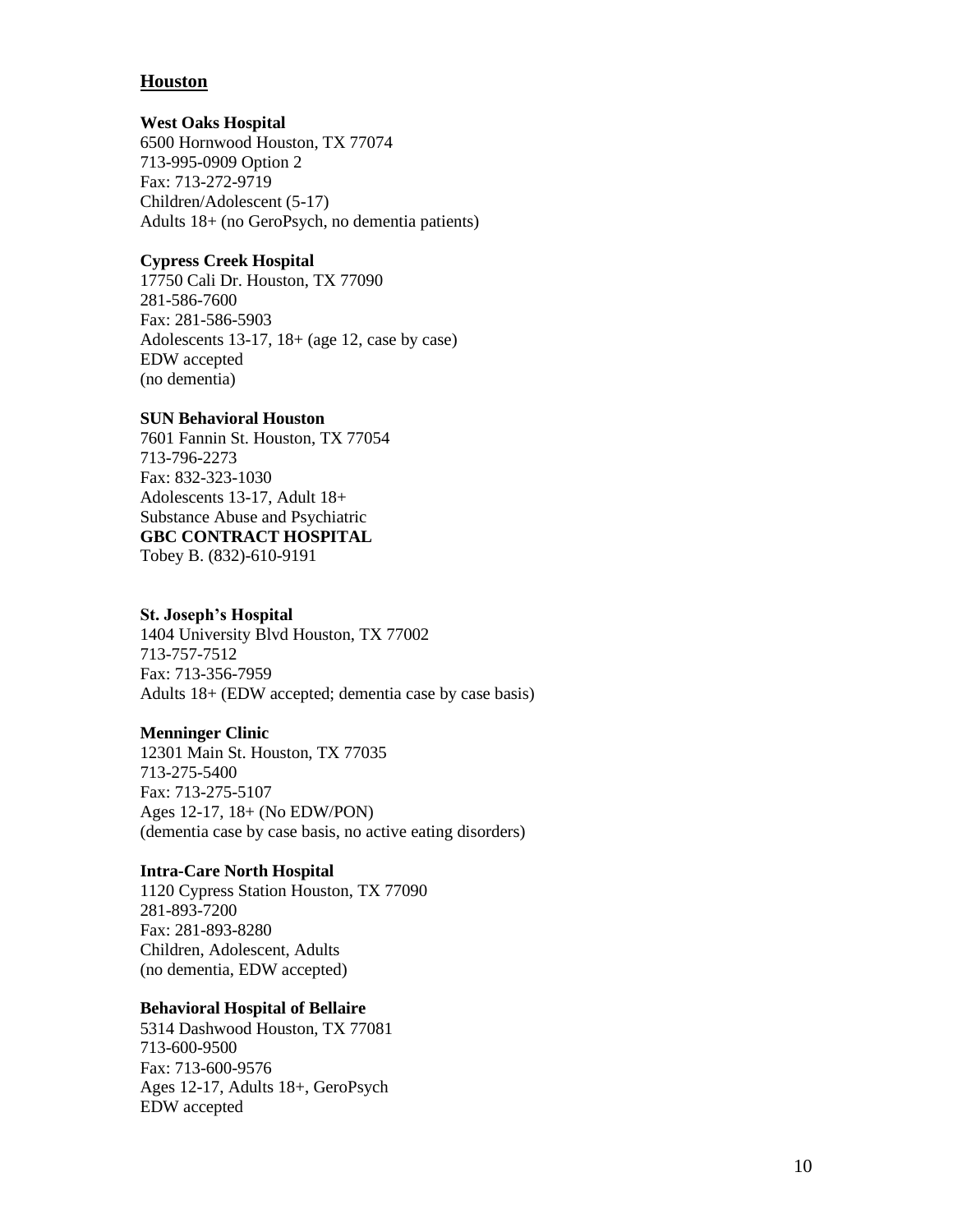#### **Bayes Achievement Center**

7517 TX-75, Huntsville, TX 77340 936-291-3391

Monica Bayes Criswell 936-714-5783

"Bayes Achievement Center (BAC) is a residential treatment center and day school program serving special needs students with significant behavioral difficulties, ages 6-22…We serve students with a wide range of exceptionalities including autism, emotional and behavioral disorders, and intellectual disabilities. The one characteristic common to all of our students is that the severity of their behaviors prevents them from being successful in less restrictive environments. These behaviors may include serious aggression toward teachers, peers, parents, and siblings, self-injurious behaviors, property destruction, run-away attempts, extreme oppositional and defiant behaviors, intense temper outbursts at home and school, etc."

# **Fulshear Treatment to Transition Center**

10514 Oberrehder Road, Needville, TX 77461 855-735-2357 Helaine Sandler 818-917-4861

"Fulshear is a treatment to transition program for women in their late teens and early twenties (18-24). Our ranch serves as a necessary step for lasting independent living. Here you will build on your life skills by learning more ways to overcome the struggles that continue to inhibit you from having the life you want for yourself."

Per Helaine, many of these young women have been diagnosed with a personality disorder, namely borderline personality. For approx. 9-10 months, clients will receive treatment and support as they navigate their mental health and everyday life demands. Most often, insurance does not cover this service, and the daily rate is \$434. Helaine mentioned that if an IND has RTC coverage, there may be some coverage.

# **SUBSTANCE ABUSE TREATMENT**

## **Adults**

## **Local Agencies:**

**Treatment Associates –** *Can call directly Parole and probation referrals only*  Substance abuse treatment, half-way house Residential short-term TX (30 days or less), Residential long-term TX (more than 30 days), outpatient 107 Cozzi Circle Victoria, TX 77901 (361) 572-3006 (361) 572-3007 Private pay, insurance, Military insurance (e.g., VA, TRICARE) Spanish speaking available

**Billy T. Cattan Recovery Outreach, Inc. –** *seen by appointment ONLY* **OSAR-** (Tammy – (210-627-3066) Outpatient, non-profit Mon. – Thurs. 8:00 – 12:00 noon & 2:00 – 8:00; Friday 9:00 – 12:00 noon 802 E. Crestwood Victoria, TX 77901 Office: (361) 576-HOPE (4673); Cell: (361) 648-HOPE (4673)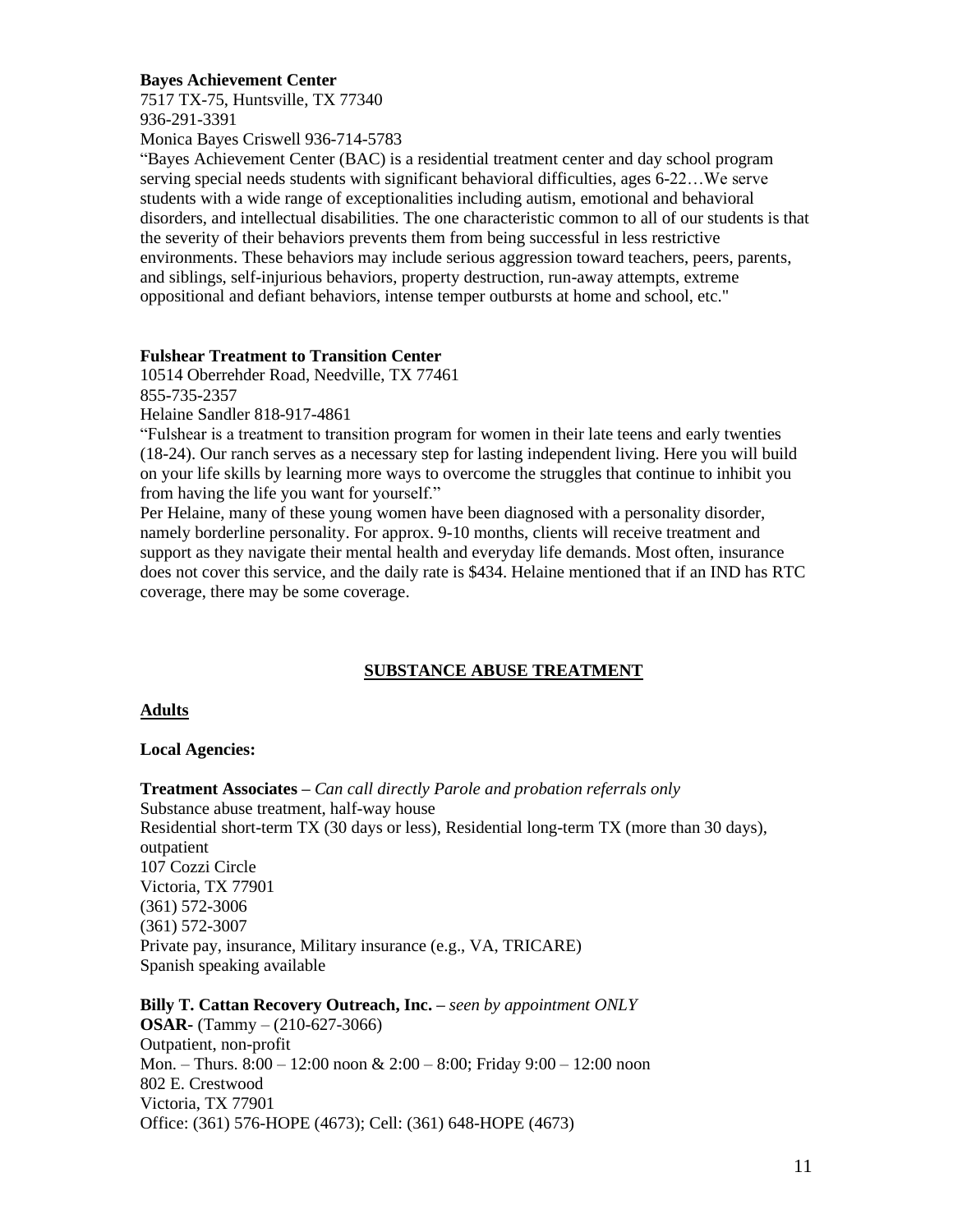#### **Best Recovery Health Care, Inc.**

Methadone Clinic (Lortab, Heroine, etc) – Private pay only 1708 N. Laurent Victoria, 77901 (P) 572-9122

## **Alcohol Chemical Treatment Series (ACTS)**

Outpatient Classes (Does meet requirements for Probation) Free of charge despite a one-time fee of \$20 for processing of paperwork Every Monday at 7:30pm 3402 N Main St Victoria, TX 77901 (361) 573-4726

#### **Regional Agencies:**

#### **La Hacienda Treatment Center** (Hill Country Area)

Inpatient FM 1340, P.O. Box 1 Hunt, TX 78024 830-238-4222 800-749-6160 [www.lahacienda.com](http://www.lahacienda.com/)

# **Basin Detox Systems, Inc.** (West Texas) – *Detox only, no referral required*

Inpatient 1-800-317-7818 [www.basindetox.com](http://www.basindetox.com/) Medicare/Medicaid (traditional Medicaid only) accepted, private insurance, private pay Spanish speaking

**Starlite Drug Rehab & Alcohol Rehabilitation** (Hill Country Area) – *Detox and Rehab Service, No referral required, Adolescents (Boys only) & Adult (Male & Female)* P. O. Box 317 230 Mesa Verde Dr. E (PO Box 317) Center Point, TX 78010 Located approximately 50 miles northwest of San Antonio 1-800-797-6237 (call for a free consultation) [info@starliterecoveryc.com](mailto:info@starliterecoveryc.com) Accepts most major insurance, private pay, NO Medicaid/Medicare

#### **Promises Behavioral Health** (Brazos Valley) –

3550 Normand Drive; College Station, TX 77845 888.393.0391 Promises Brazos Valley is a trusted addiction treatment center catering to adults, young adults, and adolescents. We specialize in inpatient and outpatient rehabilitation for those challenged with substance use or co-occurring mental health disorders. Accepts most major insurances.

# **Hospitals with SUD Programs**:

Cross Creek Hospital SUN Behavioral West Park Springs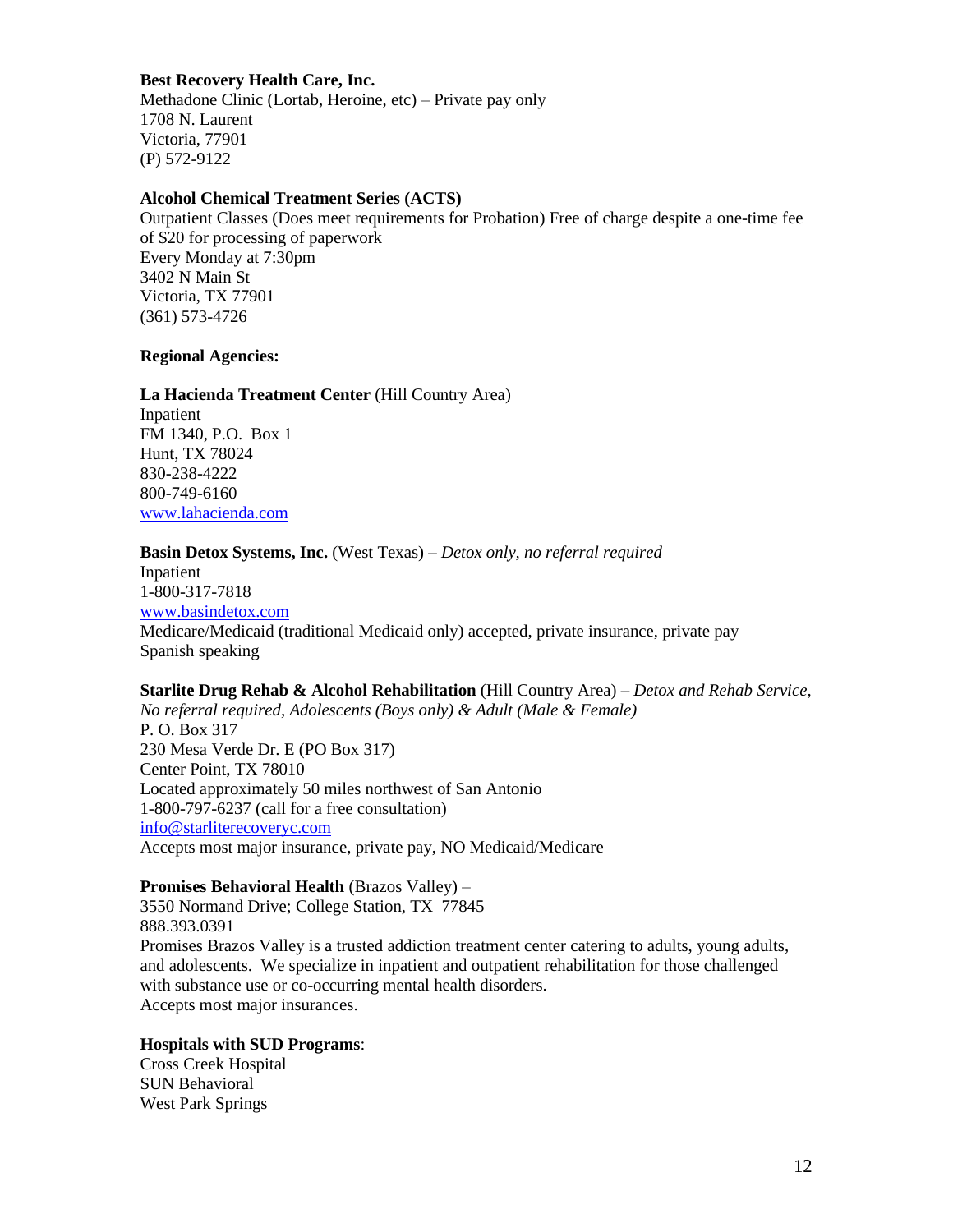## **Children and Adolescents:**

#### **Local Agencies:**

#### **Midcoast Family Services**

Youth Prevention Services \*10 session support group for 1<sup>st</sup>-5<sup>th</sup> grades, school districts in Calhoun, Dewitt, Goliad, Gonzales, Jackson, Lavaca, and Victoria counties 120 South Main, Ste. 175 Victoria Tx 77901 361-575-7842

#### **Regional Agencies:**

#### **Starlite Drug & Alcohol Rehabilitation**

\*addiction program for adolescent females ages 13–17. *Detox & Rehab Services (including mental health needs)* 230 Mesa Verde Dr. #E (PO Box 317) Center Point, 78010 (P) 800-797-6237

**Teen Support Group-** Professionally led

2<sup>nd</sup> Tuesday of every month on 3<sup>rd</sup> floor of GBC building. 5:30 – 6:30 pm (Must be in 9-12 grades) First time joiners we ask to be there at 5:15pm with LAR Facilitators: Heather Clayton LMSW 361-550-3854 and Ashley Trevino LMSW 361-550-3978

## **SUPPORT GROUPS (Alcohol)**

**Alcoholics Anonymous**  (361) 788-4534 call for meeting info Victoria TX 77904 Other area counties available [www.aa.org](http://www.aa.org/)

## **ACTS program (Alcohol Chemical Treatment Series)**

*Meets 7:30-8:30pm Mondays*  3402 N. Main (361) 575-4905; 573-4726 Offers educational classes on drug and alcohol abuse; \$20 initial fee (which can be broken up over time)

#### **North Loop Group Alcoholics Anonymous**

*7pm Tuesday* Holy Family Catholic Church Education Bldg. 704 Mallete Dr. room 201

## **Victoria Women's Meeting of Alcoholics Anonymous**

*Meets 5:30pm Tuesday* The Arc Building 2408 N. Navarro

## **Non-smoking Alcoholics Anonymous**

*8pm Monday-Saturday* 1408 E. Santa Rosa (next to the American Legion Hall)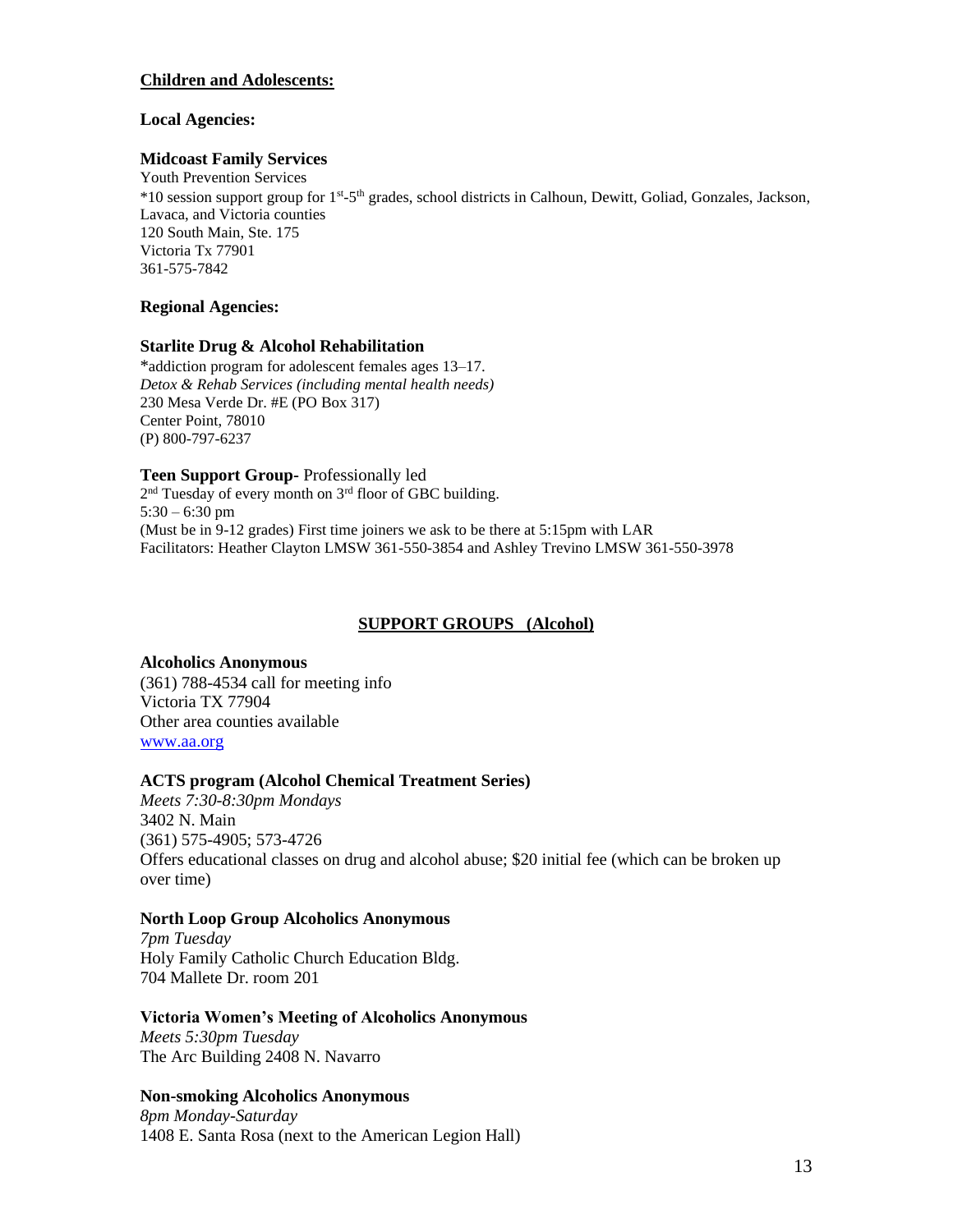#### **Main Stream Group of Alcoholics Anonymous**

*Noon on Monday-Saturday* The Serenity Building (at the intersection of N. Main and Conti Lane) 6007 B North Main **El Neuvo Dia Alcoholics Anonymous**  *Tuesday 6pm (Bilingual);Thursday 5:30pm (bilingual);Saturday noon (English);Sunday 2pm (Spanish)*

1010 E. Juan Linn

# **Main Stream**

St. Francis Church 3002 Miori Lane Victoria, TX 77901

#### **Solution Group of Alcoholics Anonymous**

*8:30am Sundays*  1908 N. Laurent Suite 100

#### **Christians Against Substance Abuse (CASA) –** No Charge

Meets Thurs & Sat @ 7 pm; Central Church of Christ 801 E. Airline, Annex Bldg., Victoria Church- 361-573-9133 Matt Wooton – 361-655-8282

## **SUPPORT GROUPS (Al-anon)**

#### **[www.texas-al-anon.org](http://www.texas-al-anon.org/)**

Best site for meetings all over the area – Cuero, Yoakum, Edna, Hallettsville, etc

#### **The Keep Coming Back Al-Anon Group**

*Call for meeting times* Education Building of Holy Family Catholic Church 704 Mallette Drive Victoria TX 77904 361-573-5304

## **Al-Anon Adult Children of Alcoholics**

*Call for meeting times* Library of Christ the Victor Lutheran Church 202 Stanley Victoria TX (361) 575-4363

#### **SUPPORT GROUPS (drug addiction)**

#### **Narcotics Anonymous**

*Monday, Wednesday, & Friday at 7:00 PM* 3310 N. Ben Jordan Victoria TX (361) 572-5500—can call here to get list of all meeting, as they sometimes change

#### **Victoria Narcotics Anonymous**

*7-8pm Monday, Wednesday and Friday*  St. Mark's United Methodist Church 3310 N. Ben Jordan Victoria, TX 77901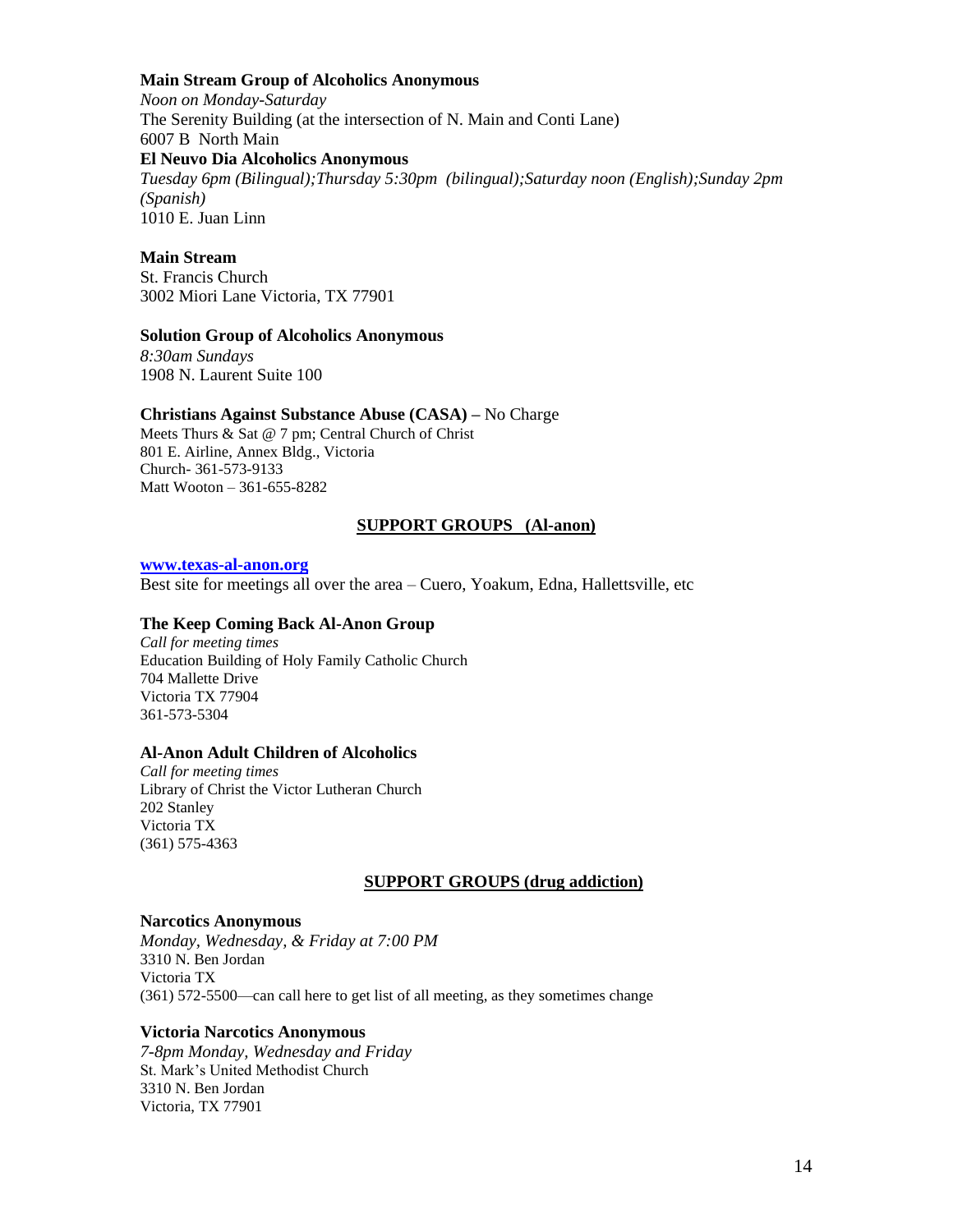## **SUPPORT GROUPS (other addictions)**

#### **Overeaters Anonymous**

*Call for appointment times* 2010 N Navarro, Ste B Victoria TX (361) 503-2828

#### **Sex Addicts Anonymous**

[www.sexaa.org](http://www.sexaa.org/)

## **Emotions Anonymous**

6:30 p.m. Tuesdays Victoria Regional Professional Building (361) 572-3551

# **SUPPORT GROUPS (physical conditions)**

## **Bosom Buddies Breast Cancer Support Group/Brown Bag Bunch**

4 th Thursday at 11:30 am Incredible Pizza on Navarro Victoria, TX Members who wish to eat, lunch is approx \$5 Contact Kathy Davidson at 361-580-1648

#### **Detar Healthcare System's Lunch Bunch Diabetes Support Group**

2<sup>nd</sup> Tuesday at noon (Lunch is \$5) DeTar Hospital Navarro in the MEDI Center education classroom Contact Dottie Bitterly, R.N., CDE at 361-788-6142 **Victoria Parents Diabetes Support Group** Meets monthly for support activities with their children Contact Dottie Bitterly at 361-788-6142 or Pamela Younts at 361-573-7374 **Memorial Medical Center's Diabetes Support Group** (Port Lavaca) 3<sup>rd</sup> Monday Third floor classroom Contact Amy Day at 361-552-0261

**Lupus Support Group** 800-809-3953

#### **Victoria Association for Citizens with Disabilities**

3<sup>rd</sup> Tuesday at 7 p.m. Jaycee Hall: Contact Barbara Brooks at 361-573-7882 or Gary Moses at 361-573-2853

#### **The Gabriel Project**

For pregnant women to receive assistance for basic needs, support, and counseling 877-932-2732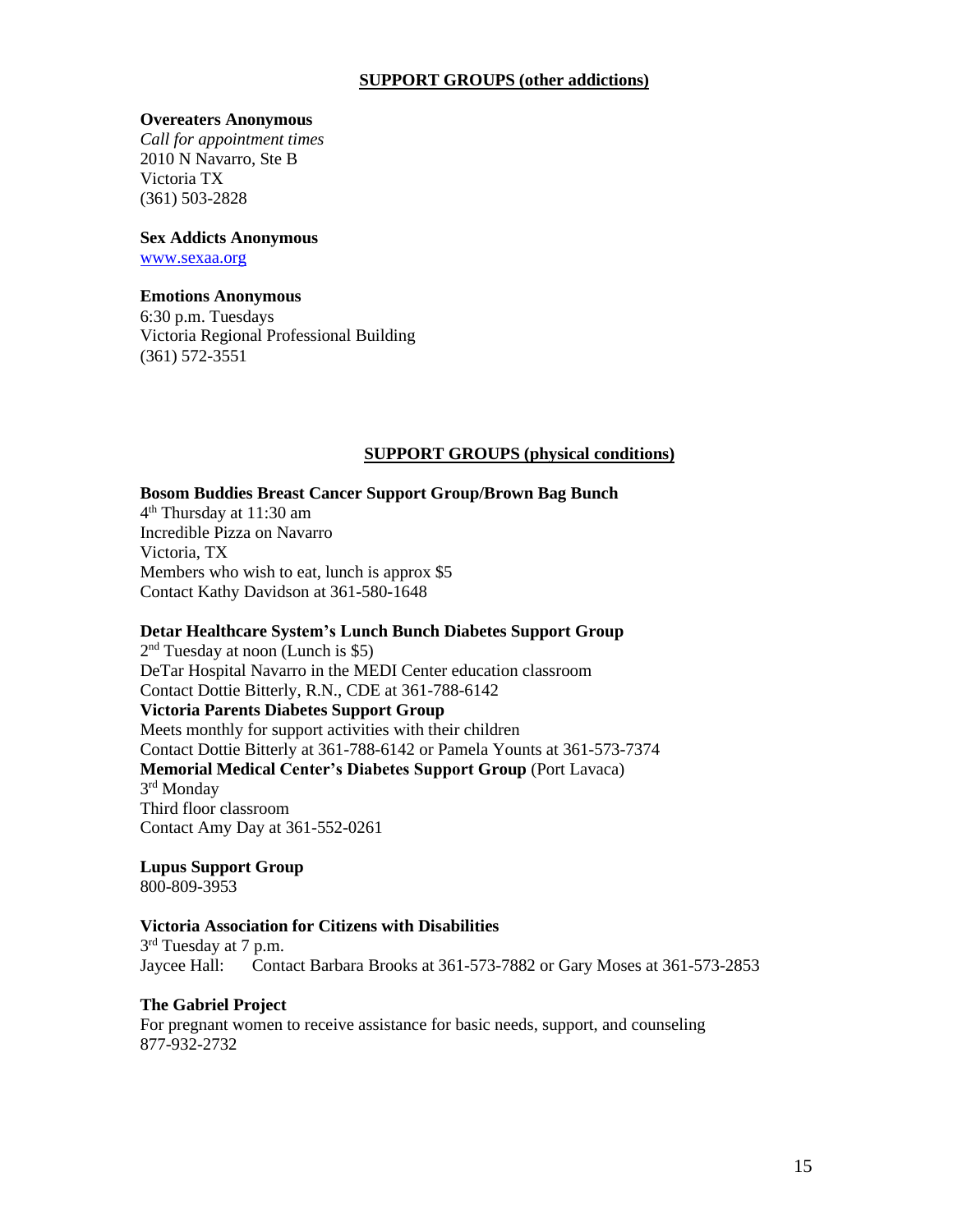## **SUPPORT GROUPS (Alzheimer's)**

## **Alzheimers Support Group (Cuero)**

Every 4<sup>th</sup> Thursday  $2:00 \text{ pm} - 3:30 \text{ pm}$ First United Methodist Church Cuero, TX Contact Bea Smith at 361-275-4828 or 361-275-5242

#### **Alzheimers Support Group (Victoria)**

3 rd Tuesday; 9 or 9:30 am – 10 or 10:30 am Homewood Residence at Victoria 9606 NE Zac Lentz Parkway 361-582-2100

## **SUPPORT GROUPS (grief)**

**Victoria Compassionate Friends** (support to families who have experienced the death of a child of any age by any cause) 2 nd Tuesday from 7:00 – 8:30 pm

First United Methodist Church 407 N. Bridge Contact Doris at 361-573-9886 or Linda at 361-570-8404

## **Widows, Widowers, and Bereavement Support Group (also see divorcees)**

One Tuesday a month (call to exact date) from  $7 - 9$  p.m. Trinity Hall, 208 W River St Victoria, TX Contact Naomi at 361-578-4175; 361-648-3318

**Hospice of South Texas Grief Support Group** (for anyone who has suffered a loss) Runs in 5 weeks sessions, usually meeting at night. There are occasional day sessions. Different Locations – not just Victoria 605 E Locust Contact Hospice at 361-572-4300 or 1-800-874-6908

## **Accolade Hospice**

Group and One on One counseling regarding grief Call for an appointment 222 W Grand Ave Yoakum, TX 77995-2614 – (361) 293-9099

# **COVID-19 Bereavement Support Group**

**COVID-19 Bereavement Support Group** Free/Online 10:00 am Saturdays Email for Meeting link & Forms **[JR.Luedecke@gmail.com](mailto:JR.Luedecke@gmail.com)**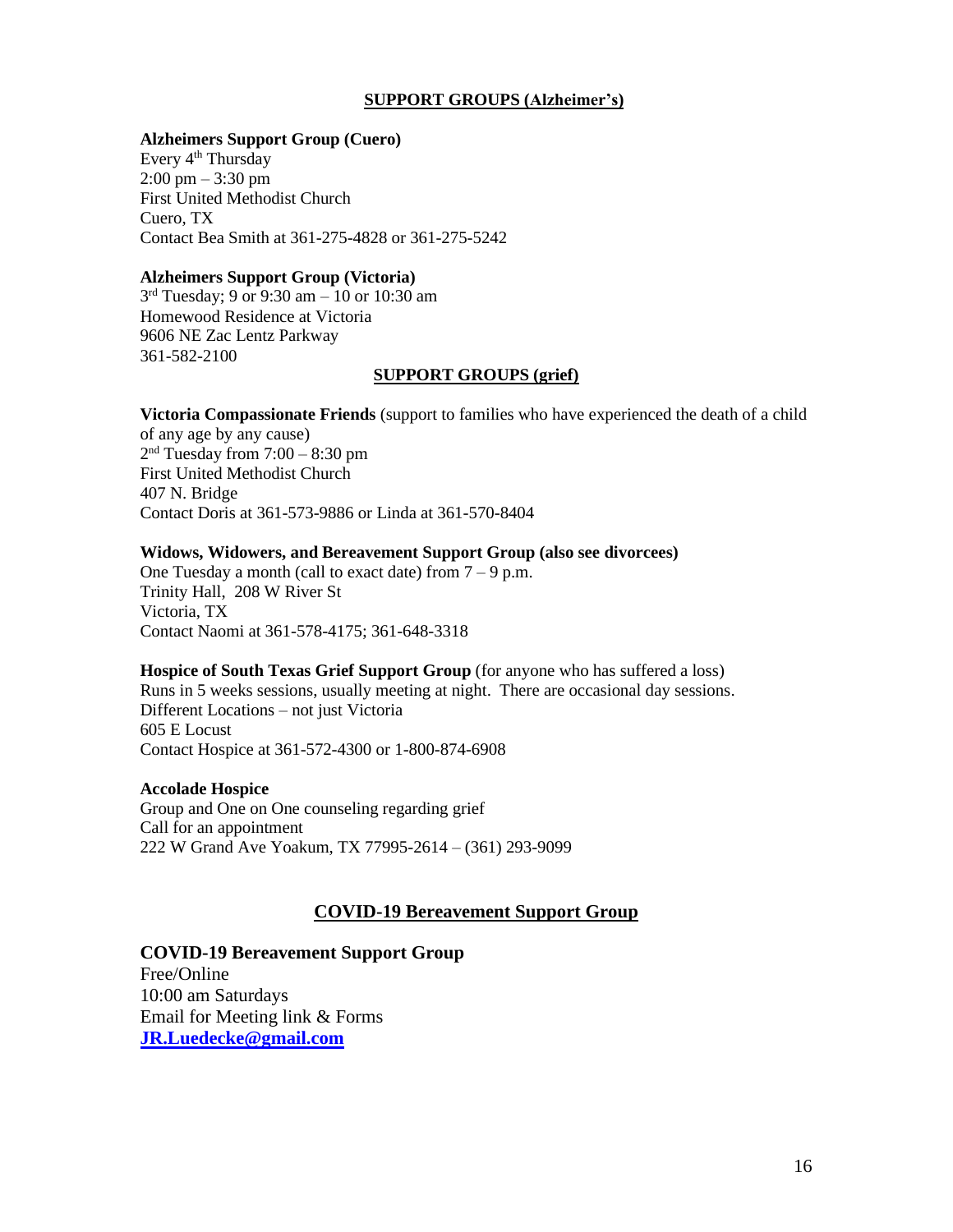# **CELEBRATE RECOVERY**

#### **Faith Family Church**

2002 East Mockingbird Victoria, TX 77901 361-573-2484 FREE Faith-based support groups, training sessions, and Saddleback Church program to address multiple issues: *chemical dependency, victims of abuse (physical, emotional, sexual), depression, loss of loved ones (removals from home, break-ups, divorce, death).* Meets guidelines for CPS, parole, and probation Meetings are usually on Thursday nights at  $7 \text{ pm} - 8 \text{ pm}$  with a complimentary meal provided at 6 pm

Contact church for more info, or go to [www.saddleback.com.](http://www.saddleback.com/) Can also search online for Celebrate Recovery (select options affiliated with Saddleback Church)

#### **Parkway Baptist Church**

4802 N. John Stockbauer Dr. Victoria, TX 77904

FREE Christ-centered 12-step program for adults dealing with all types of problems and addictions that are unhealed or unresolved such as overeating, overworking, overspending, sexual addiction, depression, divorce, codependency, drug and alcohol dependency, etc. Monday nights 6:30 pm – 8:30 pm, Snacks provided Contact Becky at 361-572-8340

## **Branded by Jesus Community Church**

1615 Terrell St, Cuero TX Rev Rick Bagwell 361-649-8655 Celebrate Recovery: Thursday 6:30p

#### **VICTIMS OF ASSAULT**

**The Harbor** (Port Lavaca) – Domestic Violence, Sexual Assault, Abuse, etc. *Counseling Services offered as well Also conducts forensic interviews for children that FIRST report abuse* 361-552-5683 215 W Railroad Port Lavaca, TX 77979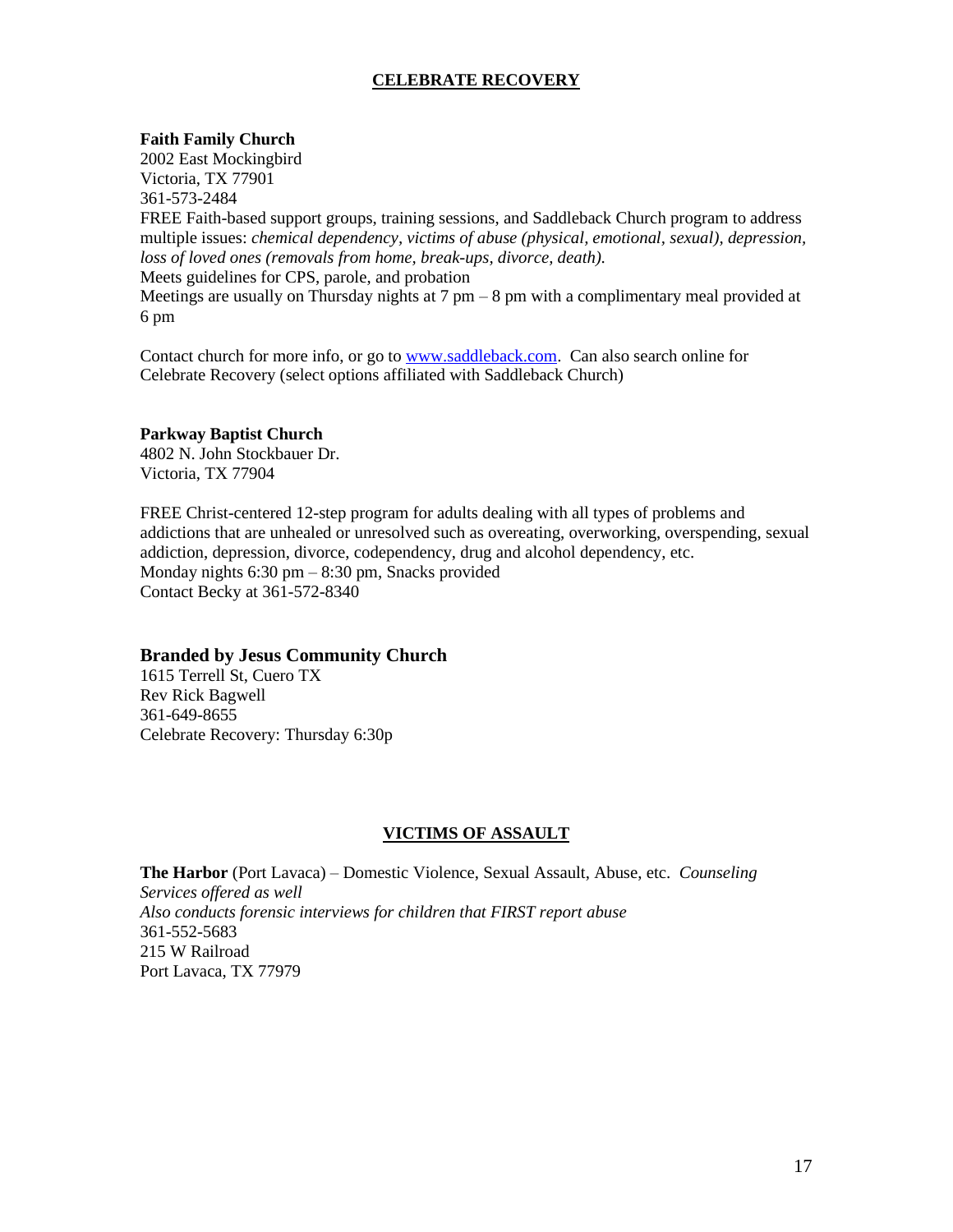#### **MidCoast Family Services**

Domestic Violence; Sexual Assault; Emotional/Verbal Abuse – Counseling 361-575-7842 or 1-800-870-0368 **24/7 Hotline- 361-573-4357** 120 S. Main, Ste 310 Victoria, TX 77901

#### **SALSA – Sexual Assault Services & Assistance**

Free legal assistance for sexual assault victims 888-343-4414 (English/Spanish available) M-F 8:00 am – 5:00 pm [www.hopelaws.org](http://www.hopelaws.org/)

#### **Battering Intervention & Prevention Program (BIPP)**

"Relationships of Promise" – counseling for perpetrators of family violence 24 week class that teaches accountability and appropriate interaction with family Classes also available for women and Spanish speakers 361-575-7842 120 S. Main, Ste 310 Victoria, TX 77901

#### **Crime Victim Assistance for Violent Crimes**

306 S Bridge, Victoria Mon-Fri 8-5

#### **Hope of South Texas and Hope Center Children's Advocacy**

1801 N. Laurent Ste #101 Victoria, Texas 77901 Mon-Fri 8-5 For child and adult victims involved in sexual and physical abuse cases

#### **Military Supports**

## **Disabled American Veterans Service Office**

Victoria County Public Health building [2805 North Navarro Street](http://share.here.com/r/mylocation/e-eyJuYW1lIjoiVmljdG9yaWEgQ291bnR5IFB1YmxpYyBIZWFsdGggRGVwYXJ0bWVudCIsImFkZHJlc3MiOiIyODA1IE5vcnRoIE5hdmFycm8gU3RyZWV0LCBWaWN0b3JpYSwgVGV4YXMiLCJsYXRpdHVkZSI6MjguODIxNDEsImxvbmdpdHVkZSI6LTk3LjAwMTcyLCJwcm92aWRlck5hbWUiOiJmYWNlYm9vayIsInByb3ZpZGVySWQiOjEwNzY5NzEwNjMwNDA5M30=?link=addresses&fb_locale=en_US&ref=facebook) [Victoria, Texas, TX 77901](http://share.here.com/r/mylocation/e-eyJuYW1lIjoiVmljdG9yaWEgQ291bnR5IFB1YmxpYyBIZWFsdGggRGVwYXJ0bWVudCIsImFkZHJlc3MiOiIyODA1IE5vcnRoIE5hdmFycm8gU3RyZWV0LCBWaWN0b3JpYSwgVGV4YXMiLCJsYXRpdHVkZSI6MjguODIxNDEsImxvbmdpdHVkZSI6LTk3LjAwMTcyLCJwcm92aWRlck5hbWUiOiJmYWNlYm9vayIsInByb3ZpZGVySWQiOjEwNzY5NzEwNjMwNDA5M30=?link=addresses&fb_locale=en_US&ref=facebook) (361) 582-5810 Open Tuesday – Thursday, 9:00 am – 4:00 pm

#### **Family Endeavors**

120 S Main St. Ste 415, Victoria 361-572-3261 Assistance for Veterans and their families

#### **VA clinic Outpatient**

1908 N. Laurent Victoria, TX 77901 361-582-7700 Cory Bucks, LPC Melissa Lewis, LCSW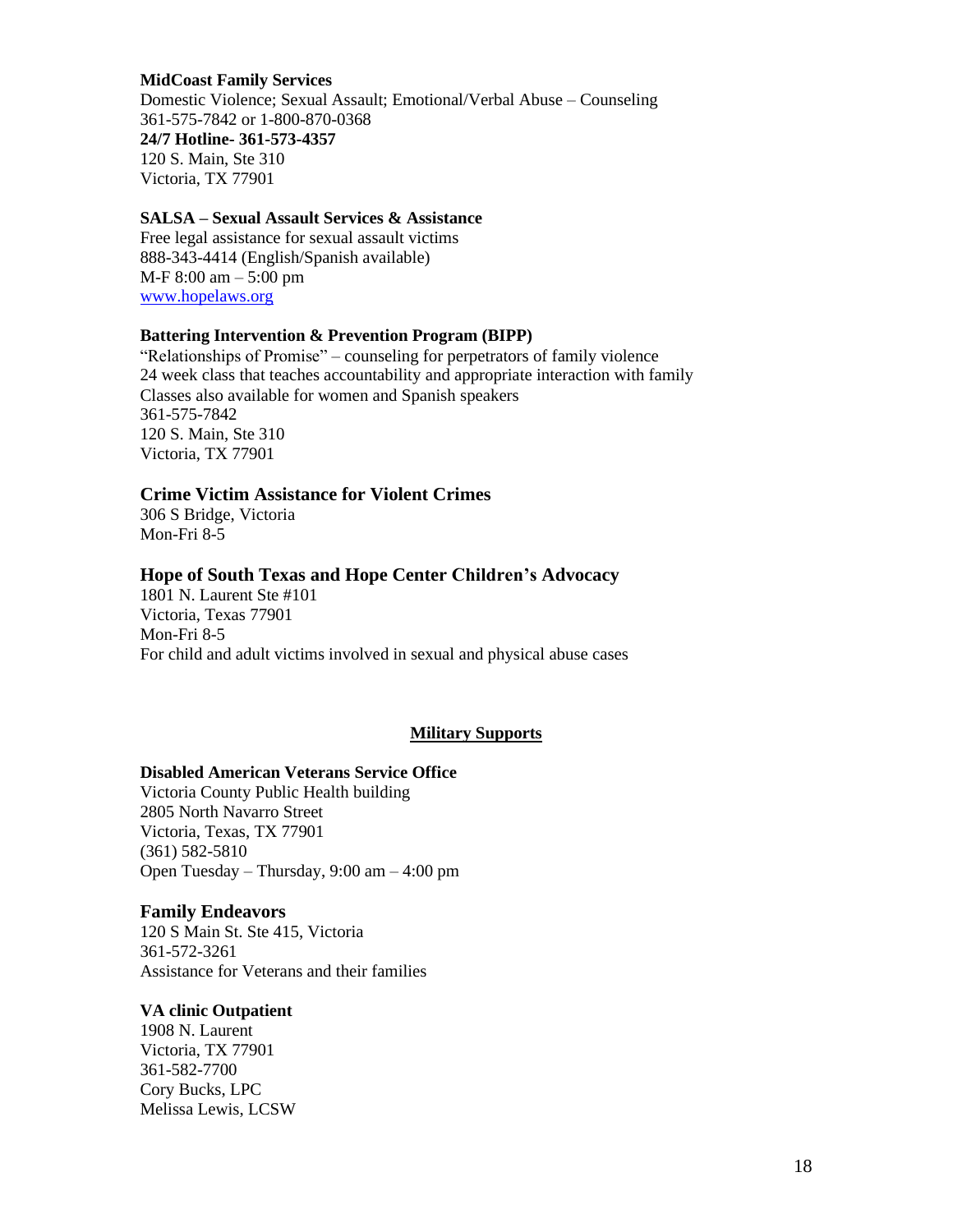Cognitive Behavioral Therapy, Cognitive processing Therapy, Brief Therapy, Inner personal therapy, Marriage and couples Therapy, moving forward sessions for problem solving

## **Military Veteran Peer Network**

Peer Support Specialist Victoria- Oscar Pulido 361-935-0753 Cuero/Yaokum/Shiner- Pat Covington 361-208-3617

# **PARENTING**

# **Family & Youth Services**

**FAYS** family services are designed to help families navigate the waters of parenthood and childhood. There are many risk factors that face youth today and often families are not equipped to face the challenges that come. Mid-Coast Family Services case workers join a family to help mitigate some of the problems that these families face. Through evidencebased practices and curriculum, the case workers provide skills classes, individual sessions for support, and family sessions to better equip each client to face struggles like anger, truancy, behavior problems at school, and much more.

To discuss FAYS family services our main office at 361-575-7842 or Fax: 361-575-8218

# **Faith Family Church**

2002 E. Mockingbird Call 361-573-2484, ext. 29 for information and various classes available

## **Reality Check**

Victoria County Jail 101 North Glass St Victoria, TX 77901 Allows adolescents who are participating in risky behavior to speak with inmates, tour the jail, and spend actual time in jail as a "reality check.

## **Grandparents Raising Grandchildren (GRG)**

Trinity Episcopal Church 1501 N. Glass Victoria, TX 77901 (361) 573-3228 GRG support group meets 2<sup>nd</sup> Sunday every month. Childcare provided with phone call reservation. Safe & supportive environment in which to discuss experiences; educates and informs; provides temporary relief from the cares & worries of day to day problems; develops methods and skills for solving problems; encourages personal growth and development

## **Kidz Connection**

1611 E. North Street, Victoria 77901 361-788-9909 Mon-Fri 8-4, Closed 12-12:45 daily for lunch Assists homeless VISD students enrolled in school, get clothing, supplies and transportation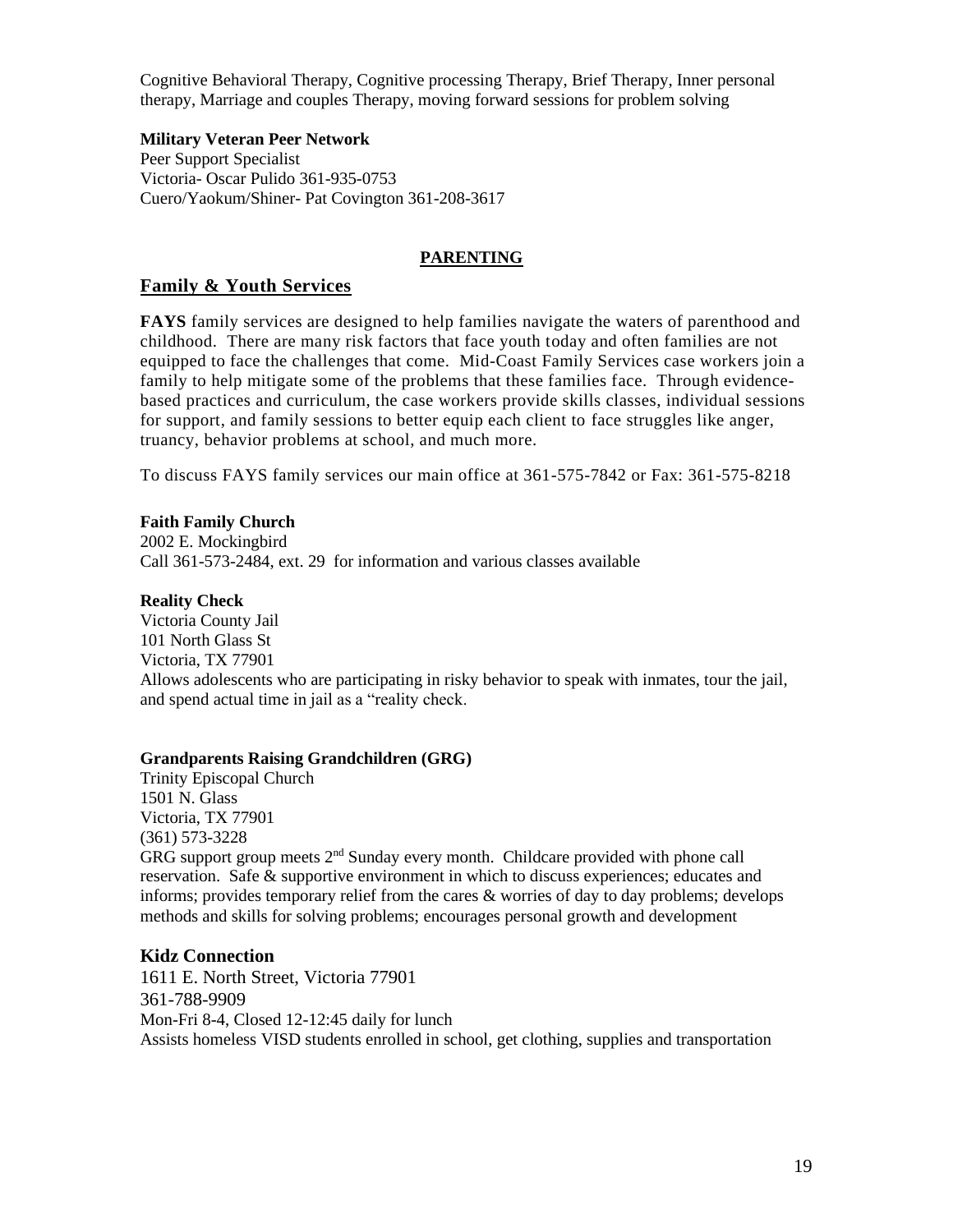# **RELATIONSHIPS**

#### **Support Group on Relationships**

Mondays 6:00-7:00 pm Wednesdays at noon Gulf Bend Wellness Community 1009 Nimitz. Victoria, TX 77904 (Meets in the Community room with Stanley Schweke) No charge

## **GAY, LESBIAN, BISEXUAL & TRANSGENDER**

**Montrose Counseling Center Hotline** Houston, TX 713-529-0037 [www.montrosecounselingcenter.org](http://www.montrosecounselingcenter.org/)

## **Outreach Information Websites**

Email address: [GLBT@saa-recovery.org](mailto:GLBT@saa-recovery.org) [www.gayswitchboardhouston.org](http://www.gayswitchboardhouston.org/) 713-529-3211

**The Trevor Project** 1-866-488-7386 24 hour crisis hotline for teens questioning lesbian, gay, bisexual and transgender issues

## **AUTISM**

Website with helpful information on local resources: [www.aspectrumofhope.org](http://www.aspectrumofhope.org/)

Crossroad Autism Network Victoria, Texas Director Robyn Garza 361-573-8277 [www.crossroadsautimsnetwork.org](http://www.crossroadsautimsnetwork.org/) ; [host.robyn@yahoo.com](mailto:host.robyn@yahoo.com)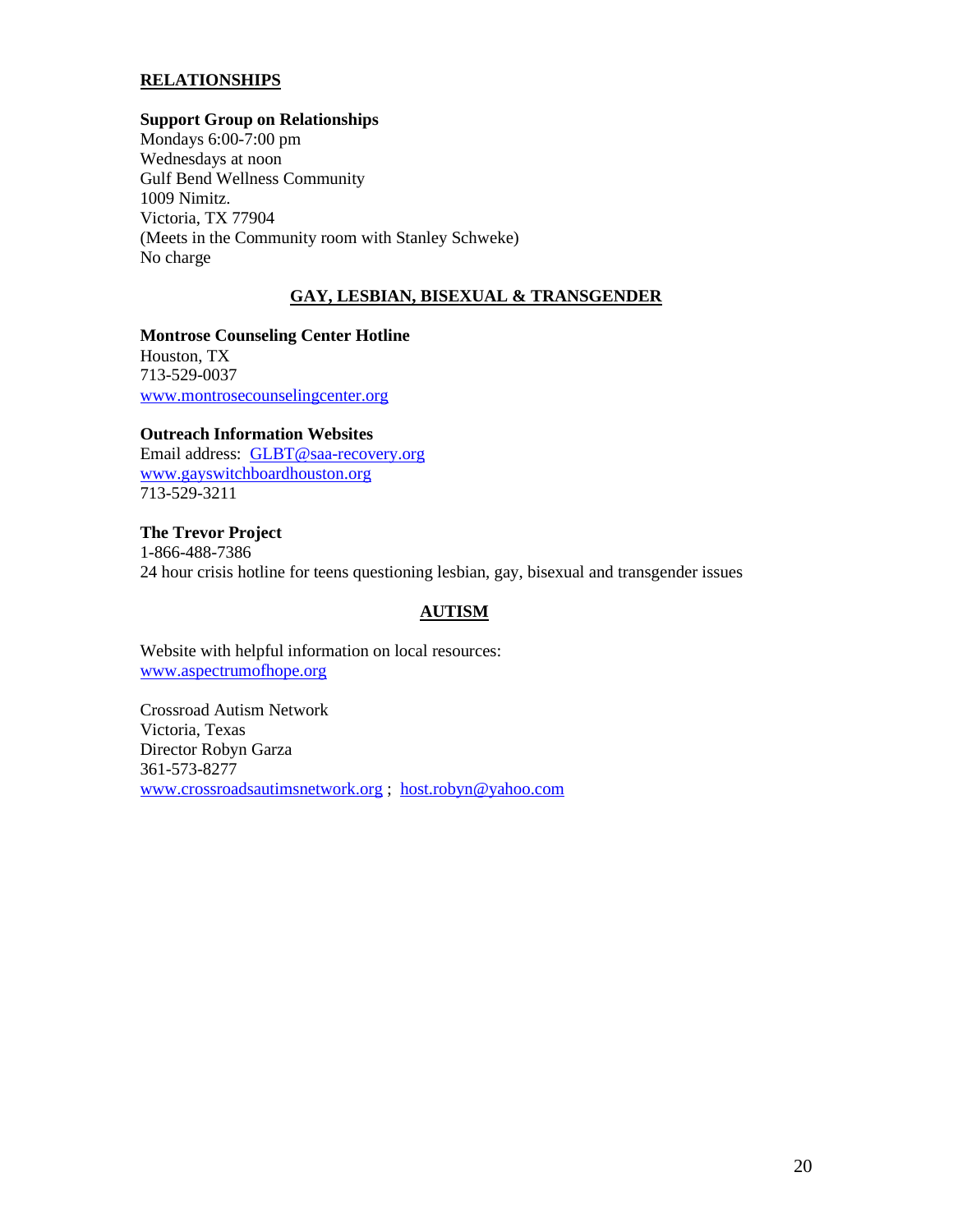# **CRISIS HOTLINES**

**Gulf Bend Center MHMR** (361) 575-0611 **1-877-SAFE-GBC (1-877-723-3422)**

#### **Mid Coast Family Services**

(361) 575-7842 or (for Domestic Violence) 1-800-870-0368 120 S Main, Suite 310 Victoria TX 77901 **Domestic Violence Issues, Homelessness Assistance, and Substance Abuse Issues**

**The Harbor** 215 W Railroad Port Lavaca, TX 77979 (361) 552-5683 Domestic violence, Sexual assault, Abuse, etc

**Department of Protective and Regulatory Services Child Protective Services (CPS) Adult Protective Services (APS)** 1-800-252-5400

**VA (Veteran's) Crisis & Suicide Hotline** 800-273-8255

**Trans Lifeline**  Transgender suicide prevention hotline **877-565-8860**

Website <https://translifeline.org/>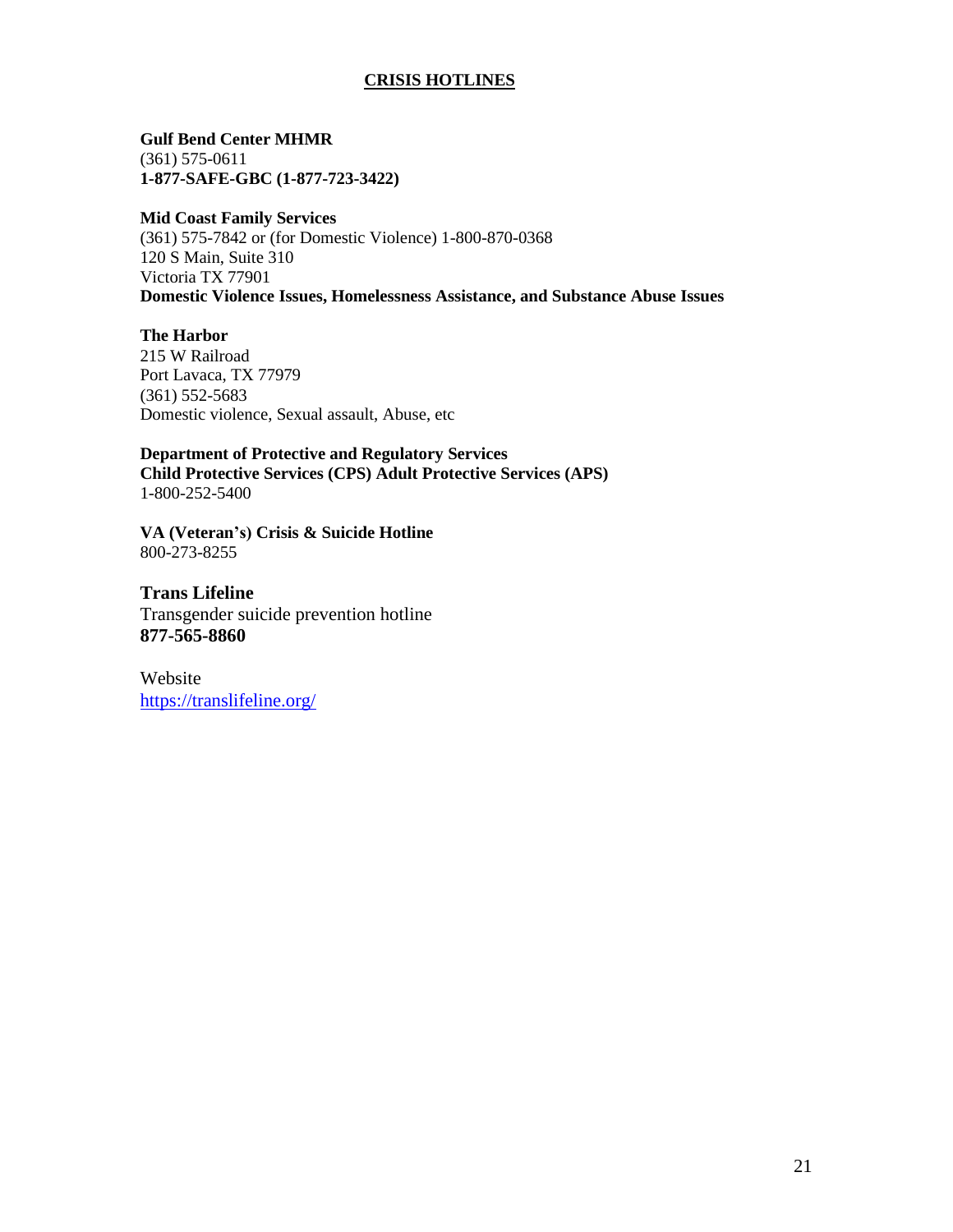## HEALTH DEPARTMENTS

| <b>Calhoun County</b>  | $(361)$ 552-9721   |
|------------------------|--------------------|
| <b>Dewitt County</b>   | $(361)$ 275-0920   |
| <b>Goliad County</b>   | $(361)$ 645-2595   |
| <b>Jackson County</b>  | $(361) 782 - 5221$ |
| <b>Victoria County</b> | $(361)$ 578-6281   |

# **TEXAS HIV/STD Clinic**

#### **VICTORIA CITY/COUNTY HEALTH DEPARTMENT – Special Services** *Primary Care for HIV patients*

Provides testing for HIV, syphilis; housing/utilities assistance; transportation to other clinics/hospitals; immunizations and labwork; has a pantry with food and hygiene items open every Tuesday.

**(361)578-6281 ext 3801**

## **PROGRAM FOR STD TREATMENT**

Office located in Old Mall at Red River & Laurent Deborah is a DSHS nurse funded by the state and located in Victoria. She has meds in her office and can treat patients that cannot afford medication **Deborah Mayhew 361-894-1424; Fax 361-574-7396**

## **TEXAS HIV/STD INFOLINE**

**1-800-CDC-INFO (800-232-4636) 1-800-299-AIDS 1-800-299-2437 (en Espanol) [www.dshs.state.tx.us/hivstd](http://www.dshs.state.tx.us/hivstd)**

#### **SMOKING CESSATION**

#### **Smoking Cessation Classes**

Citizens Medical Center Call 578-9473 to schedule **free**

#### **Gulf Bend Center**

Substance Abuse services 6502 Nursery Dr. Victoria, TX, 77901 361-575-0611

#### **Wellness Community**

1109 N. Nimitz Victoria, TX 77901 361-703-5161 Thursday Groups 10am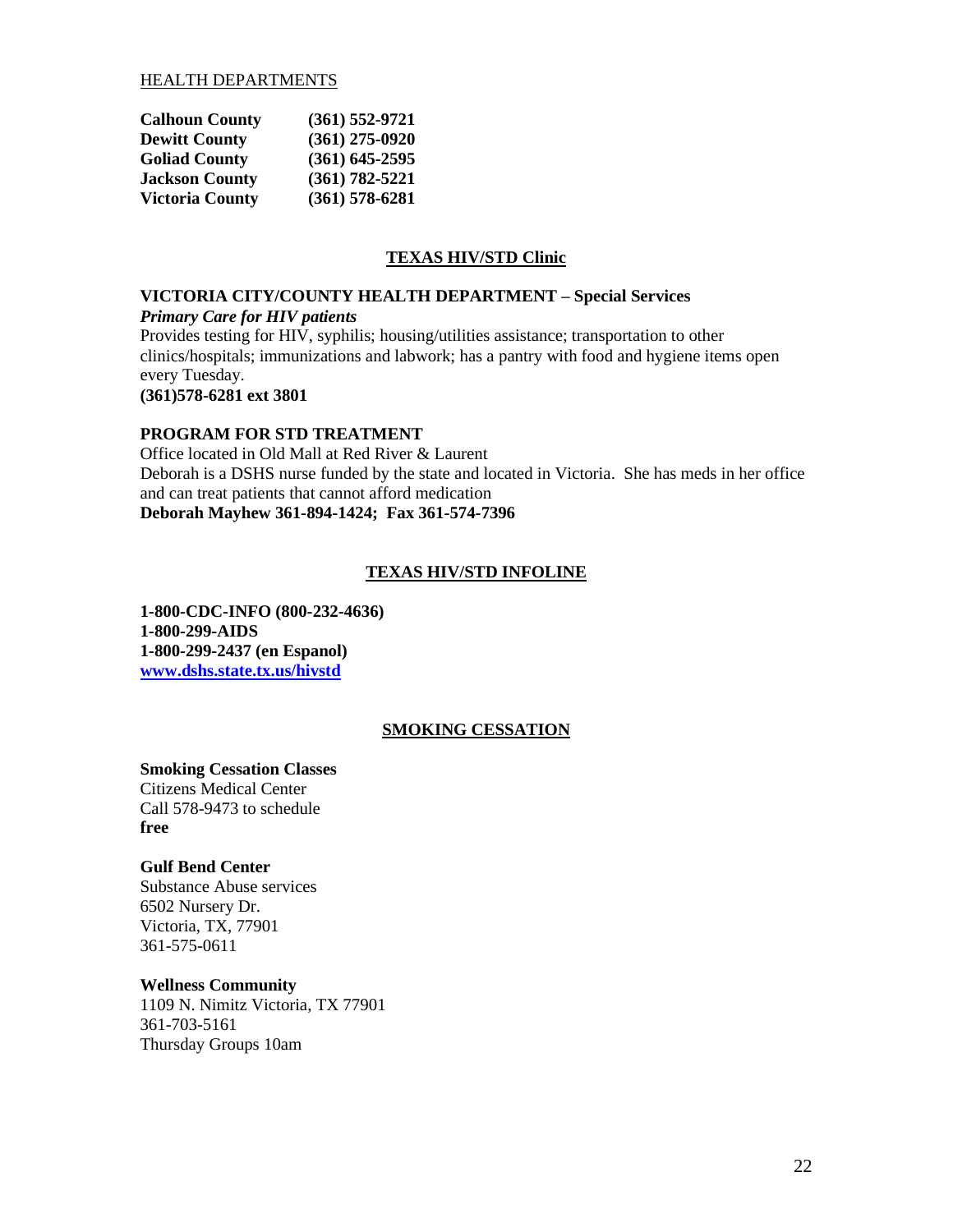# **COVID 19 TESTING**

## **Pre-screening & Physicians Orders Required**

Call ahead with any questions regarding testing | Pre-screening is required | All specimen collections are done with a Dr's order | Must meet CDC criteria for testing | If you need urgent medical attention, please call 911

**Goliad County** 

**Goliad Family Practice** 139 West Franklin | 361-645-8235

Jackson County

Jackson County Medical Clinic 1013A S Wells St | Edna, TX 77957 361-782-7820

#### **Lavaca County**

Lavaca Family Health Clinic 1406 N Texana St. | Hallettsville, TX 77964 361-798-1200

#### **DeWitt County**

**Cuero Medical Clinic** 2500 N. Esplanade St. #102 361-275-3466

Parkside Family Clinic 1109 E. Broadway St. | Cuero, TX 77954 361-275-2800

**Yoakum Family Practice** 1200 Carl Ramert Dr. | Yoakum, TX 77995 361-293-7061

**Yorktown Medical Clinic** 508 N Riedel St. | Yorktown, TX 78164 361-564-9230

**Calhoun County Memorial Medical Center Outpatient** 815 N. Virginia St. | Port Lavaca, TX 77979 361.552.0295

**Calhoun County cont. Memorial Medical Clinic** 1016 N. Virginia St. | Port Lavaca, TX 77979 361.552.0325

Port Lavaca Clinic 1200 N. Virginia St. | Port Lavaca, TX 77979 361.552.6721

Victoria County **Community Health Center** 4206 Retama Circle | 361-576-2110

DeTar on Demand-North 9006 N Navarro St | 361-485-0021

**Texas Medical & Wellness Clinic** 4701 N. Navarro St | 361-551-228

Twin Fountains Medical Clinic - Urgent Care 108 Twin Fountains Dr. | 361-578-3363 3002 Sam Houston Dr. | 361-578-5730

Victoria ER - 24/7 Emergency Center 6703 N Navarro St | 361-573-1500

**Victoria NP Clinic** 4206 N Ben Jordan St | 361-575-4100

**LabRad Diagnostics** 5803 John Stockbauer Suite Q | 361-212-1219 \*mobile lab services available

Infectious Disease Medicine 1403 Victoria Station Dr. | 361-571-7956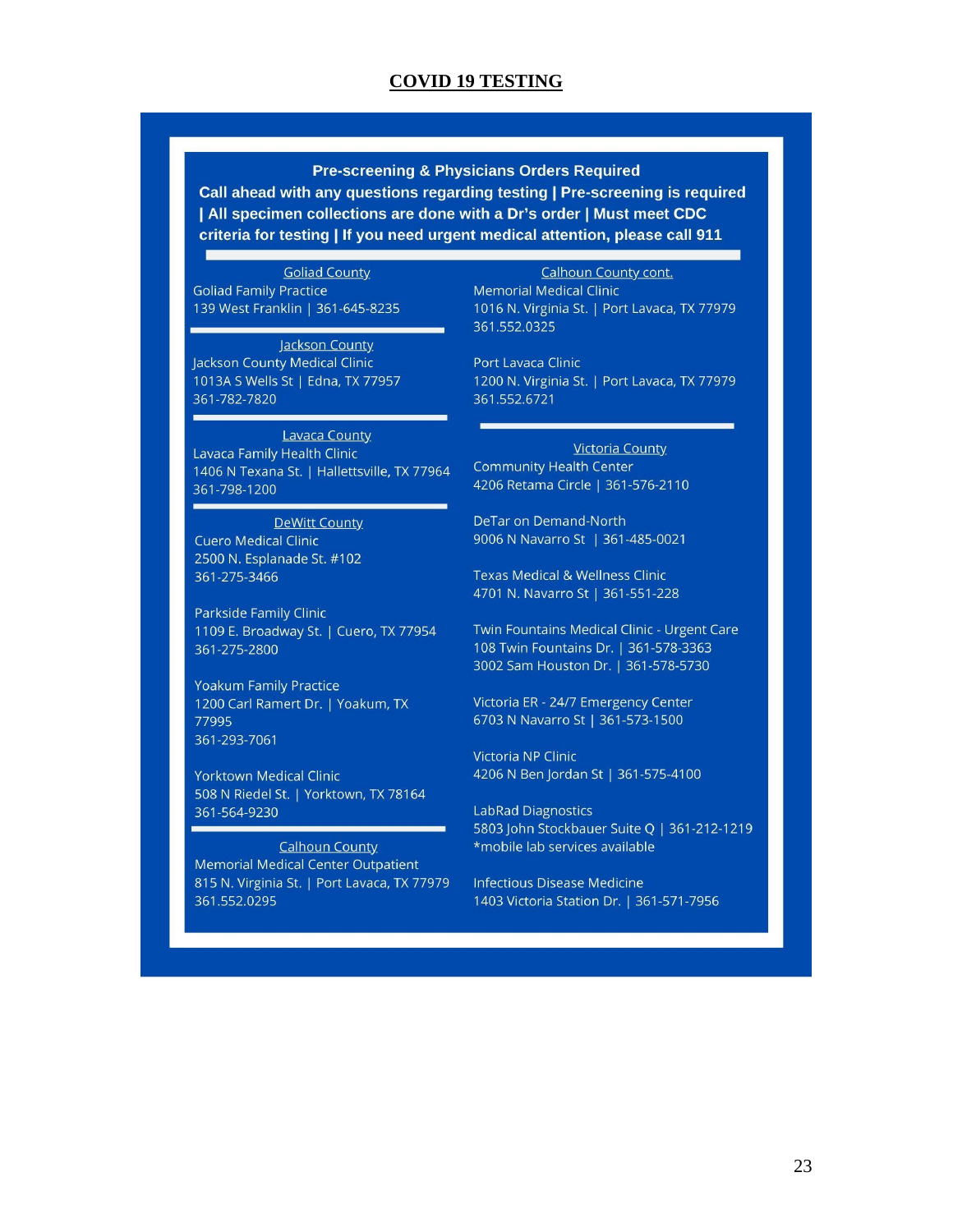# **MOTHER AND CHILDHOOD PROGRAM**

## **Community Mother and Child Health Center**

610 E Rio Grande, Victoria Mon-Thurs 9-12: 1-5 Free pregnancy testing, obstetric and gynecological clinical services

## **PREGNANCY**

#### **Crisis Pregnancy Center**

1501 E Red River, Ste C1, Victoria Mon 3-6p; Wed and Fri 1-4p Free pregnancy testing, confidential referral to medical clinics if needed

# **DNA TESTING**

#### **DNA Testing of Victoria**

3134 FM 446, Victoria Mon-Sat hours vary DNA testing for paternity, personal DNA testing, family reconstruction

#### **AREA DOCTORS that accept Medicaid**

**Dr. Suresh Pathikonda and Dr. Maya Pathikonda (Pediatrics) newborn, child and adolescent medicine – PARENTS MUST CALL 1st** 601 Airline Victoria, TX 77901 (361) 575-8500

#### **Dr. Gary Cox (Dermatology)**

2705 Hospital Dr Ste 100 (across from Citizens Hospital) Victoria, TX 77901 (361) 579-4700

#### **American Regional Health Center**

202 James Coleman Dr, Ste C Victoria, TX 77901 (361) 576-2222 By appt only Monday-Friday 8am-5pm

#### **Dr. Arun Jain**

601 E San Antonio St, Ste 304 Victoria, TX 77901 (361) 575-8585 Accepts Medicaid/Medicare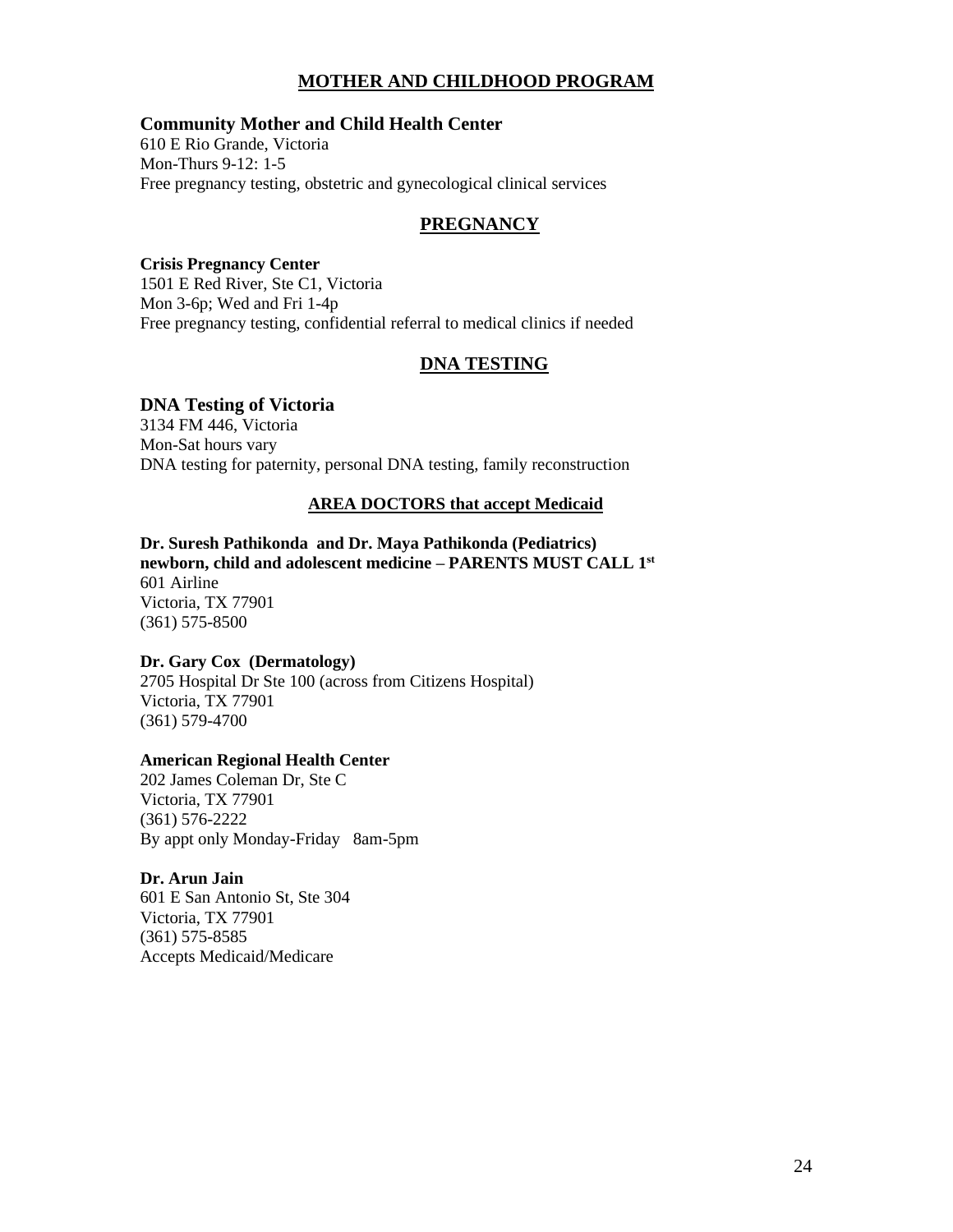#### **Community Health Centers of South-Central Texas**

228 St. George 2603 Hospital Dr Gonzales, TX 78629 Victoria, Tx 77901 830-672-6511 361-576-2110 *Do NOT have to be a resident of these counties* – Provides services for medical and dental (non-major dental procedures but may pull some teeth on case by case basis). Victoria location offers psychiatric services and possibly counseling. May have sliding scale fee or ability to pay programs.

#### **Dr. Terry Schneider (Optometry – eye exams, glasses, contacts, only)**

6801 N Navarro, Ste B (across from Green Brothers) Victoria, TX 77901 (361) 433-8579 Sees ages 8+; Hours: MTW 1pm-6pm; Thurs. Noon – 5pm. Accepts Medicaid/Medicare

#### **AREA DENTIST that accept Medicaid**

**Dr. Paul Roeh General Dentistry** *pronounced "Row"* **\* accepts Medicaid for children ages 5-21 only**  109 Professional Park Dr. Victoria, TX 77901 (361) 575-1151 Mon – Wed 8:00 am – 12:00 pm; 1:00 pm – 5:00 pm Thurs. 7:30 am – 2:30 pm

**Dr. WH Shuttlesworth Dr. Liane Shuttlesworth (Pediatric dentistry) \* accepts Medicaid for those under 5 years old only**  4301 Retama Circle Victoria (361) 578-9031

**Dr. Gary Fries (Oral Surgery)** *pronounced "Freeze"* **\*accepts Medicaid for those under 21 years of age only**  111 Professional Park Dr. Victoria (361) 578-0247

**Dr. Thomas B. Carter (Oral Surgery) \* accepts Medicaid for those under 21 years of age only**  111 Professional Park Dr. Victoria (361) 578-0247

**Patti Dobson Health Center (General Dentistry provided by area dentists) \* call Lynette to schedule appts. (appt days vary depending on dentist available) \* Medicaid accepted for those 4-19 years of age only**  2805 N. Navarro Victoria (361) 578-6281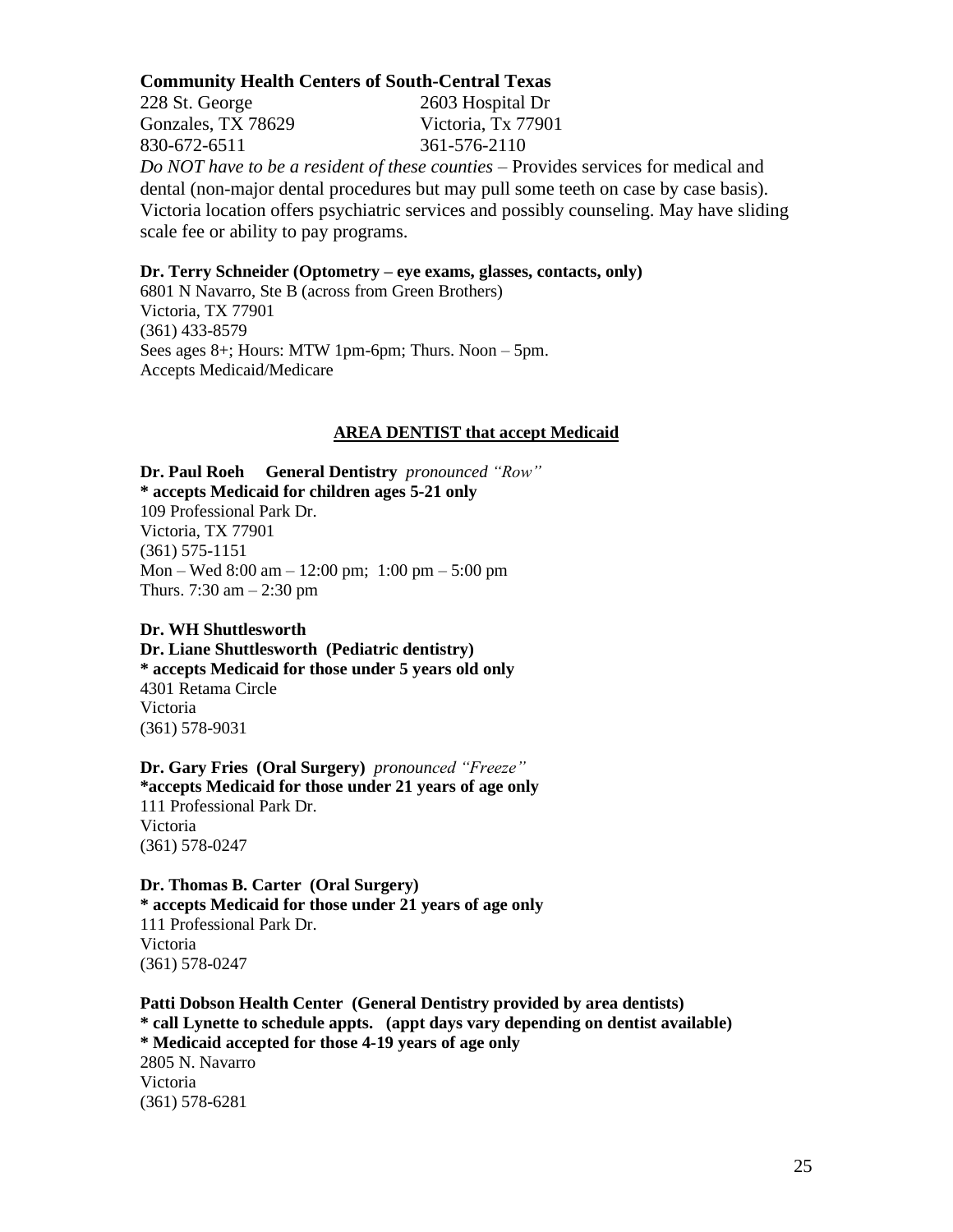# **Community Health Centers of South Central Texas**

228 St. George 2805 N Navarro STE 102 Gonzales, TX 78629 Victoria, Tx 77901 830-672-6511 361-582-4440 *Do NOT have to be a resident of those County* – Provides services for dental (non-major dental procedures but may pull some teeth on case by case basis). May have sliding scale fee or ability to pay programs.

# **UTSA Dental Program**

210-567-3217 For emergencies call 3212

## **GENERAL DENTAL ASSISTANCE**

#### **Affordable Dentures**

<http://www.affordabledentures.com/office/corpus-christi/> Richard Day, DMD 361-808-8101 Office located in Corpus Christi; Specialized in dentures (new & repair) and tooth extraction at discounted prices; payment plans/financing available

# **AREA HOSPITALS/CLINICS**

#### **Victoria County**

| $(361) 573 - 9181$ |
|--------------------|
| $(361) 575 - 7441$ |
| $(361) 788 - 2534$ |
| $(361) 574 - 1740$ |
|                    |
|                    |
| $(361) 782 - 5241$ |
| $(361) 782 - 7800$ |
|                    |
| $(361)$ 275-6191   |
|                    |
| $(361)$ 293-2321   |
| $(361)$ 798-3671   |
|                    |
| $(361) 552 - 6713$ |
|                    |
| $(361) 526 - 2321$ |
|                    |
| $(361) 645 - 8235$ |
|                    |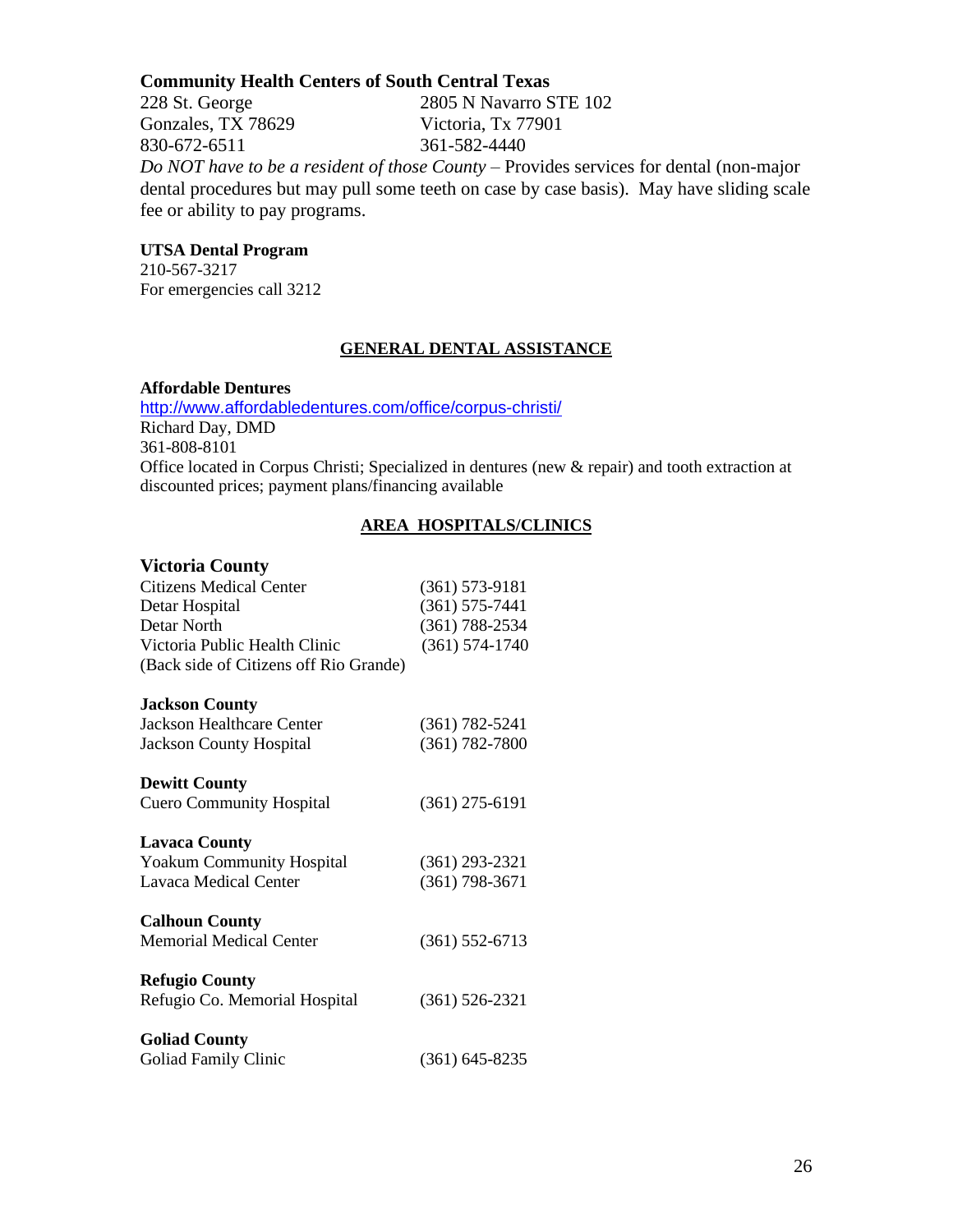# **CPR and First Aid Training**

## **Gulf Bend Center**

6502 Nursery Dr. Ste 100 Victoria TX 77904 361-575-0611 Heart Saver First Aid, CPR, and AED Every 1<sup>st</sup> Wednesday of every month Valid for 2 years Basic Life Support for Health Care Professionals 3<sup>rd</sup> Wednesday of every month

## **Victoria College**

Heart Saver First Aid, CPR, and AED 2200 E. Red River St. Victoria TX 77901 Allied Health Building Room 112 \$60.00 361-582-2412

## **Citizens Medical Center**

2701 Hospital Dr. Victoria, TX 77901 361-573-9181 Call scheduling department: for Basic First Aid class \$40.00, CPR for health care professionals \$60.00, Heart Saver \$45.00, Safe Sitter (summertime only) \$65.00 half price for employees and families, must call 24 hours to reschedule or cancel to get refund

## **PRESCRIPTION ASSISTANCE**

**Many local hospitals have indigent programs and/or patient assistance programs available through the county**

**Pharmaceutical companies can also be contacted directly for assistance**

## **First United Methodist Church**

407 N. Bridge Victoria, TX 77901 576-5553

Mondays only from 8:00 a.m. – 12:00 noon—at times they may close early if they have 30 or more clients signed up by 10:30. Please come as early as you can. You MUST bring the following: current proof of income for each member of the household, such as Social Security statement, a copy of previous years income tax return or SSA 1099, last 3 months pay stubs; Social Security Card & Medicare Card; prescriptions written by your doctor; prescription bottles that are current. There is no assistance for OTC meds. There is no assistance if you receive free prescriptions through Medicaid or GBC. Also, cannot help with prescriptions from out of town MD's or the Detar Senior Care Center (they have assistance for their patients.

## **VCAM Victoria Christian Assistance Ministries**

Mon. – Fri. from 9:00 a.m. – 12:00 noon 108 N. Liberty 361-572-0048

## **Calhoun County Indigent Program**

Memorial Medical Center 815 N. Virginia St. Port Lavaca, TX 77979 (361) 552-6713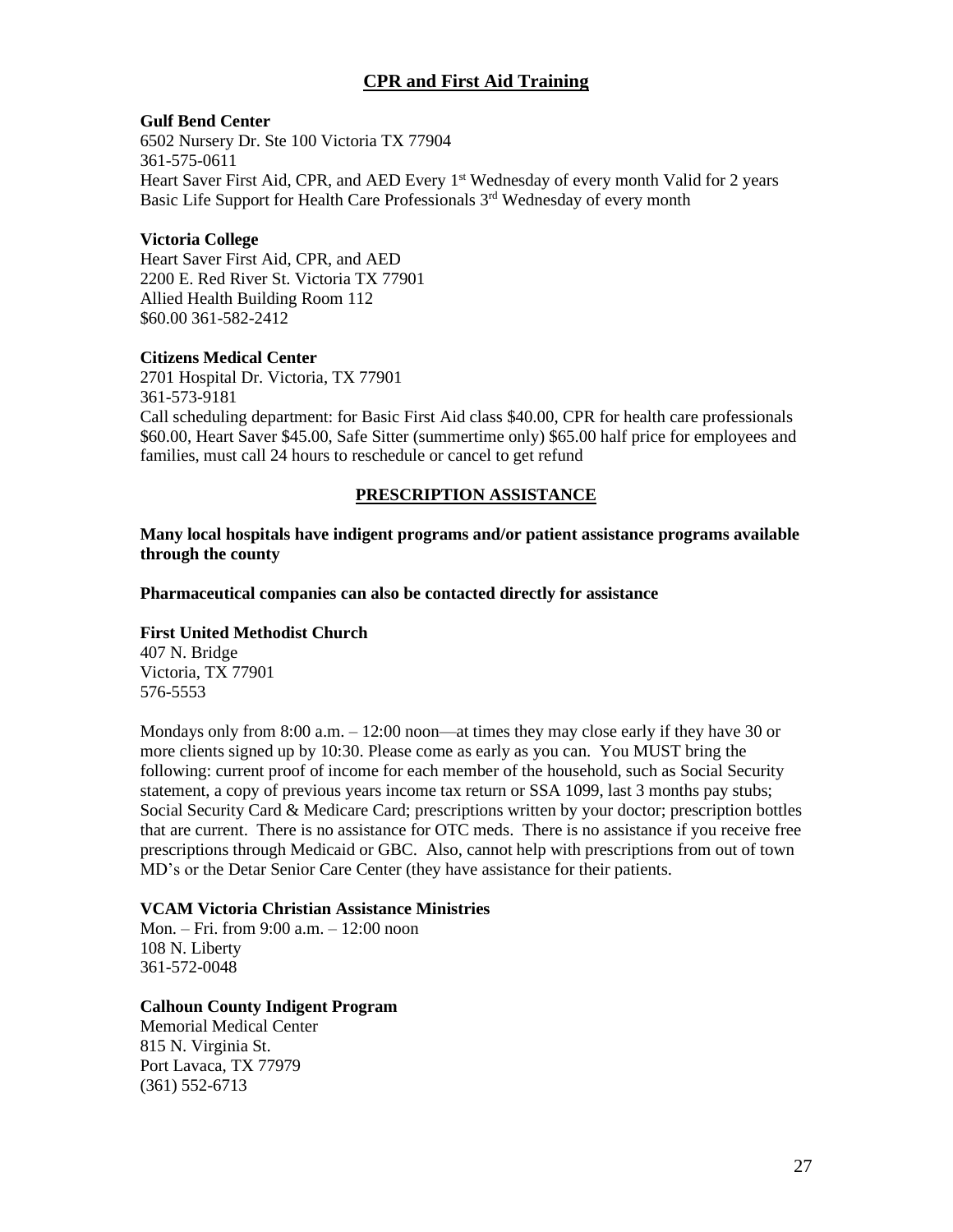# **LIMA Program, Yoakum Community Hospital**

361-293-5419

#### **Victoria County Indigent Program @ Citizens**  361-582-1118

# **Prescription Assistance Program – Dewitt Co/Cuero** 106 W Reuss Blvd, Ste C,Cuero

361-275-3103 First and Third Wednesday 8:30-12

# **St Vincent de Paul – Ganado/Jackson Co**

361-771-3435

# **First United Methodist Church –Edna**

216 W Main, Edna Mon-Fri 9-3

## *Assistance can be found through most local county hospitals* **Partnership for Prescription Assistance**

A free service to help those who do not have prescription coverage and cannot afford their medications

Call 1-888-4PPA-NOW (1-888-477-2669) Or Visit [www.pparx.org](http://www.pparx.org/)

Before you call, have all your medicine and/or prescriptions ready

## **NeedyMeds** [www.NeedyMed.org](http://www.needymed.org/)

Has information on medicine and healthcare assistance programs. We do not run a patient assistance program, and we do not supply medicine or financial assistance.

#### **AmeriPlan Corporation** 800-647-8421

**Everyone's Rx** 361-578-2436

# **Pfizer Rx Assistance** 1-844-989-PATH (7284) [www.pfizerrxpathways.com](http://www.pfizerrxpathways.com/)

**First Baptist Church in Gonzales, TX** 830-672-9595

**Healthwell Foundation** 800-675-8416

**The Medicine Program** 866-694-3893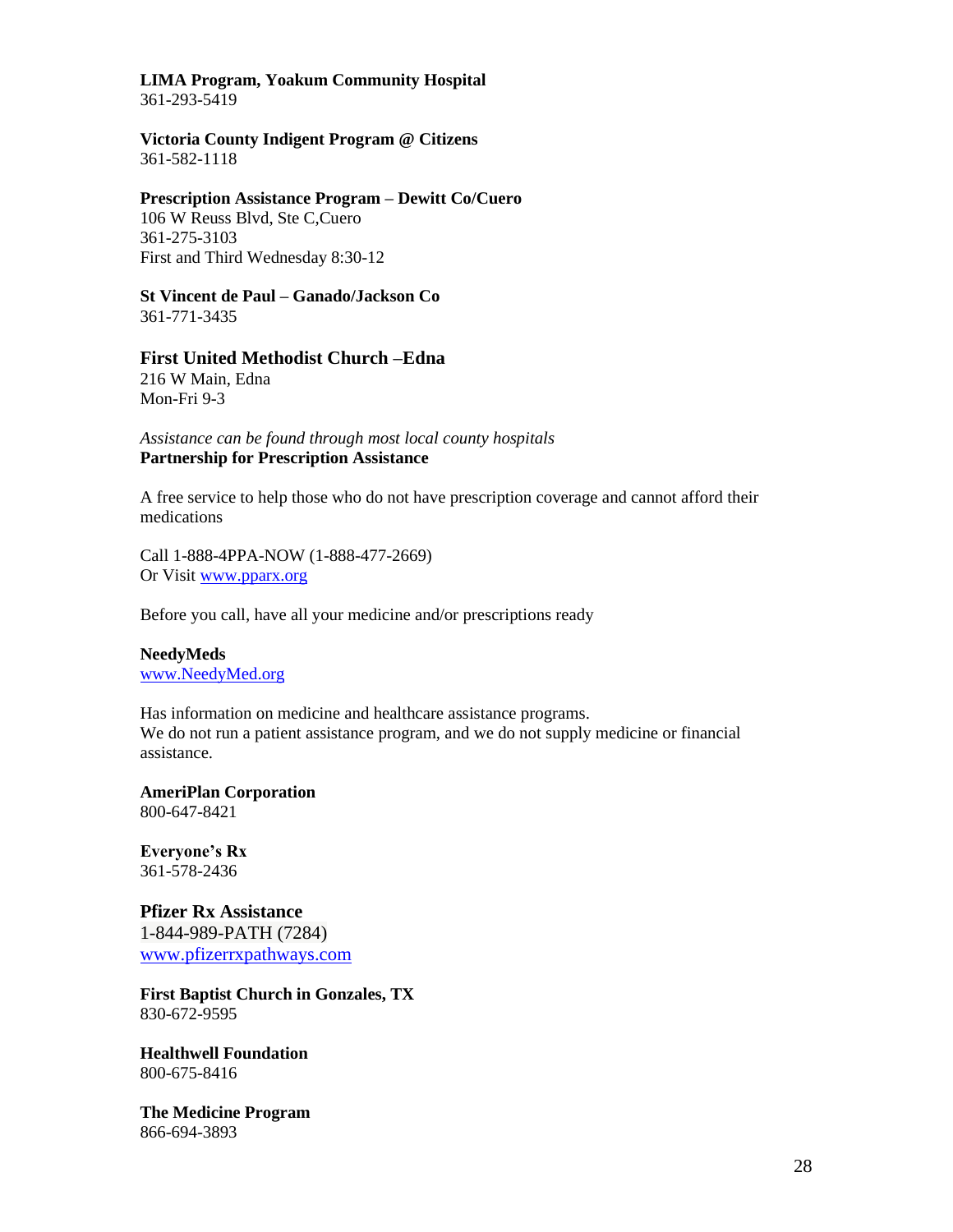# **Novartis Patient Assistance**

800-277-2254

#### **RxHope**

877-979-4673

# **Discount Prescriptions**

800-291-1206

Families can save between 20% and 40% on their prescription medications. No exam needed. National program. No need to make trips to the pharmacy, medication shipped to the home. Call for free information.

## **FOOD**

## **DHS (food stamps)**

Mon – Fri from 8:00 am – 5:00 pm 2306 Leary Ln Victoria, TX 361-578-3523

# **WIC**

Mon. – Thurs. from 8:00 a.m. – 5:30 a.m. Friday from 8:00 a.m. – 12:00 noon 2805 N. Navarro Victoria, TX 361-578-2884

## **VCAM Victoria Christian Assistance Ministries**

Mon. – Fri. from 9:00 a.m. – 12:00 noon 108 N. Liberty Victoria, TX 361-572-0048

## **Christ's Kitchen**

Mon. – Sat. from 11:00 a.m. – 1:00 p.m. 611 E. Warren Victoria, TX 361-578-4233

## **Food Bank of the Golden Crescent**

3809 E Rio Grande, Victoria Mon-Thurs 8-12,1-5;Fri 8-12,1-3 Assists with filling out food stamps, Medicaid, and TANF applications and submitting them to proper local agencies

## **Meals On Wheels** – Victoria

If you know someone facing a lack of access to consistent nutritious meals, please contact the Intake Coordinator- (361)576-2189 (now serving Cuero & Thomaston)

# **Encounter Community Outreach**

1604 Crestwood Dr, Victoria M-F 9-4 Counseling; Wed 9-12 Food Pantry; Wed 5-7 Hot Meal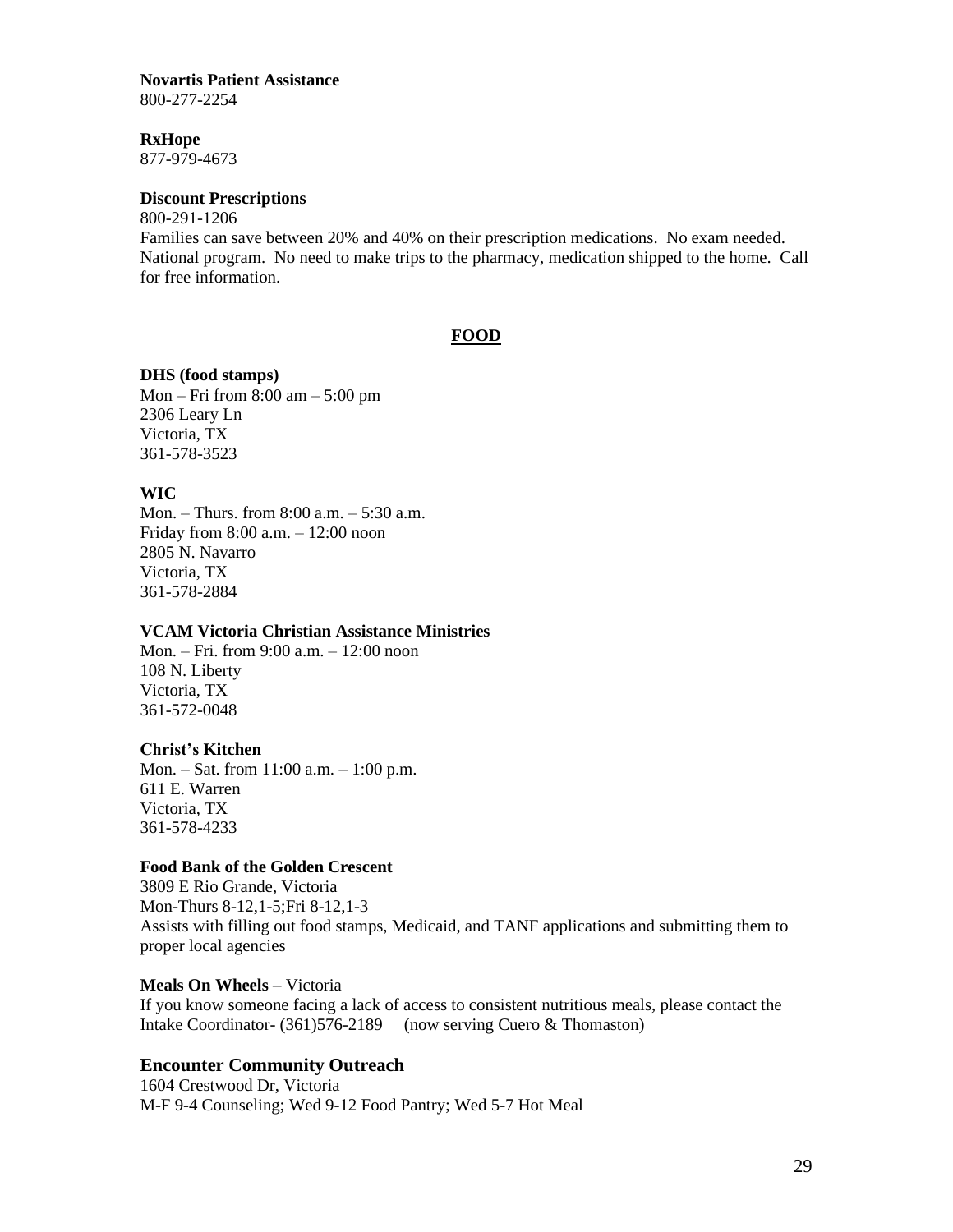**Ganado** 109 S 6<sup>th</sup> St, Ganado Mon-Fri 9-5

#### **Good News Church**

First Wed. of the month from  $6:30$  p.m.  $-7:30$  p.m. 4104 Houston Hwy, Victoria 573-4448

## **Our Lady of Sorrows**

208 W River, Victoria Leave a message at 575-2293 Mon-Fri 9-6

## **Our Lady of Lourdes**

105 N William, Victoria Mon-Fri 8-12,1-4

# **Victory Outreach**

3207 E. Oaklawn Victoria, TX 361-572-9888 **St. Mary's Church St. Vincent de Paul Food Pantry** 402 S. Main, Victoria, TX 361-573-4328, ext. 218 (voice mailbox; leave message for call back)

Hours: Tuesdays, 5:30-7:00pm

# **Goliad County Food Pantry**

611 E End St, Goliad 1 st Thursday Collection 9-12 3<sup>rd</sup> Thursday distribution 9-12

## **Lavaca Assistance Ministry Body-Manna Food Pantry**

418 S Ridge,Halletsville Tuesday and Wednesday 9:15-3:15 Tuesday 10-2 Food Pantry

# **Seadrift Food Pantry**

601 S second, Seadrift 3<sup>rd</sup> Tuesday of each month, 4-6p

## **First United Methodist Church in Bloomington**

220 Indiana Victoria, TX 361-897-1911

# **Encounter Community Outreach**

Victory Christian Life Center 1604 E Crestwood 361-573-5930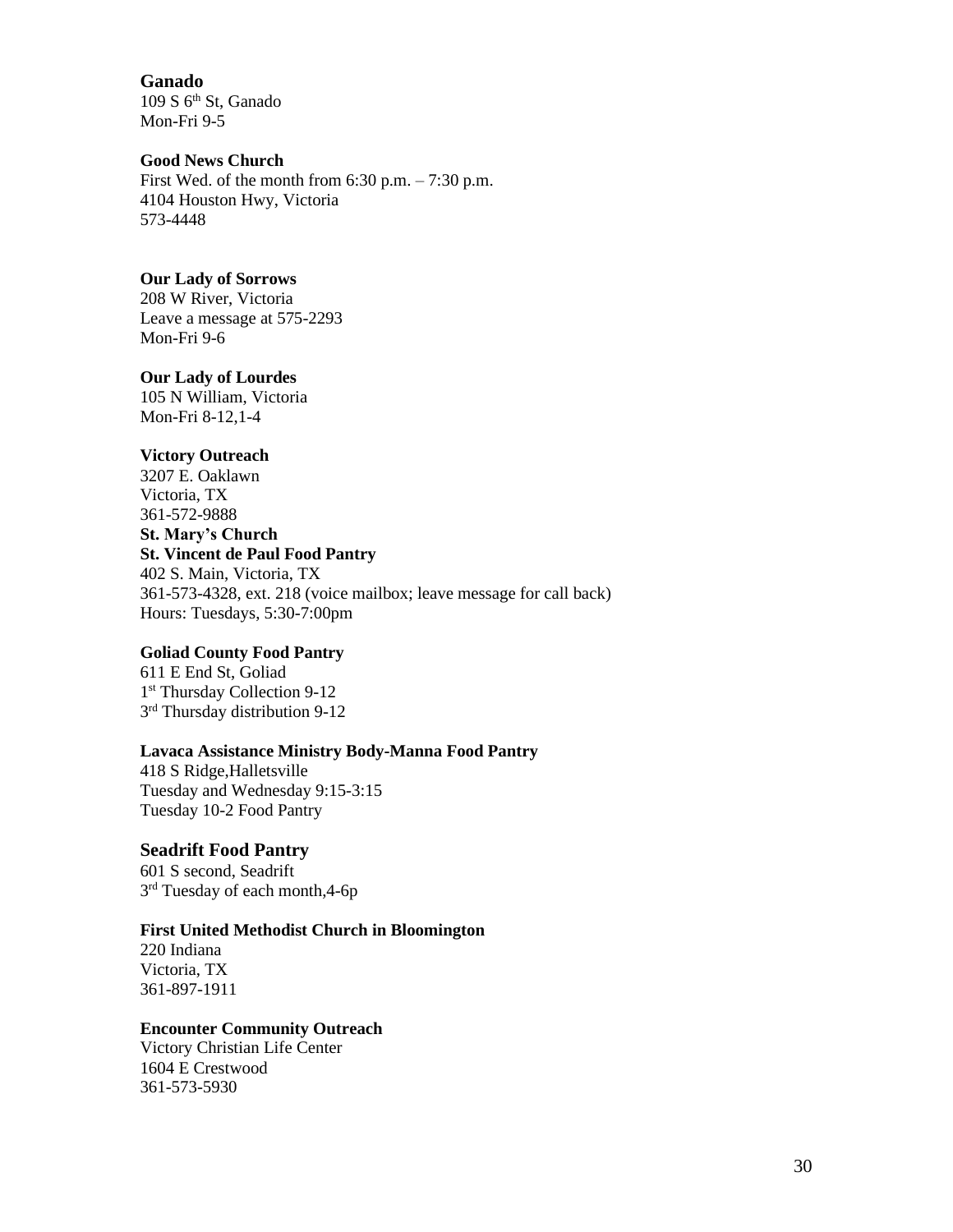#### **HOUSING/SHELTER**

#### **American Red Cross- Calhoun County**

800 N Virginia, Port Lavaca Mon-Fri 8-12; 1-5

#### **American Red Cross – Crossroads Chapter**

2805 n Navarro, Victoria Mon-Fri 8-12; 1-5

#### **Mid Coast Family Services**

(361) 575-7842 120 S Main, Suite 310 Victoria TX 77901

## **Housing Authority (call for availability)**

Mon. – Fri. from 9:00 a.m. – 3:30 p.m. 4001 Halsey, Victoria (361) 575-3682

## **Salvation Army**

Intake 5:00 p.m. daily 1302 N. Louis, Victoria (361) 576-1297

## **Salvation Army-Goliad**

134 W Pearl, Goliad Mon-Thurs 8:30-4p

## **Promise Point**

Longterm homeless housing/ Permanent affordable tiny homes 8550 US -59 Victoria, TX 77905 (361)- 571-2589

#### **Women's Crisis Shelter (abused/domestic violence)** (361) 573-4357

#### **Perpetual Help Home (homeless women only)**

705 E Santa Rosa, Victoria (361) 575-5335 Mon-Fri 8a-4p

## **Gateway Project (through MCFS for chronically homeless men)**

120 S Main, Suite 310 Victoria, TX 77901 (361) 575-7842 [midcoastfamily.org](http://maps.google.com/local_url?q=http://www.midcoastfamily.org/&dq=substance+abuse+treatment+victoria+tx&f=q&source=s_q&sll=28.828051,-96.989502&view=text&hl=en&gl=us&ie=UTF8&sspn=0.029597,0.023543&latlng=28809932,-96991281,13569514736763357847&ei=V-uBSfz9G4LkiwPOmoDICw&cd=1&oi=miwd&sa=X&ct=miw_link&cad=homepage&s=ANYYN7lQxfqXaZ5rGxtBJwCmY5yFKCMouQ)

**Victoria Area Coalition for the Homeless** (Collaboration of local agencies who serve the homeless population) Must have a car, provide safe parking lot 120 S Main, Victoria 361-218-6401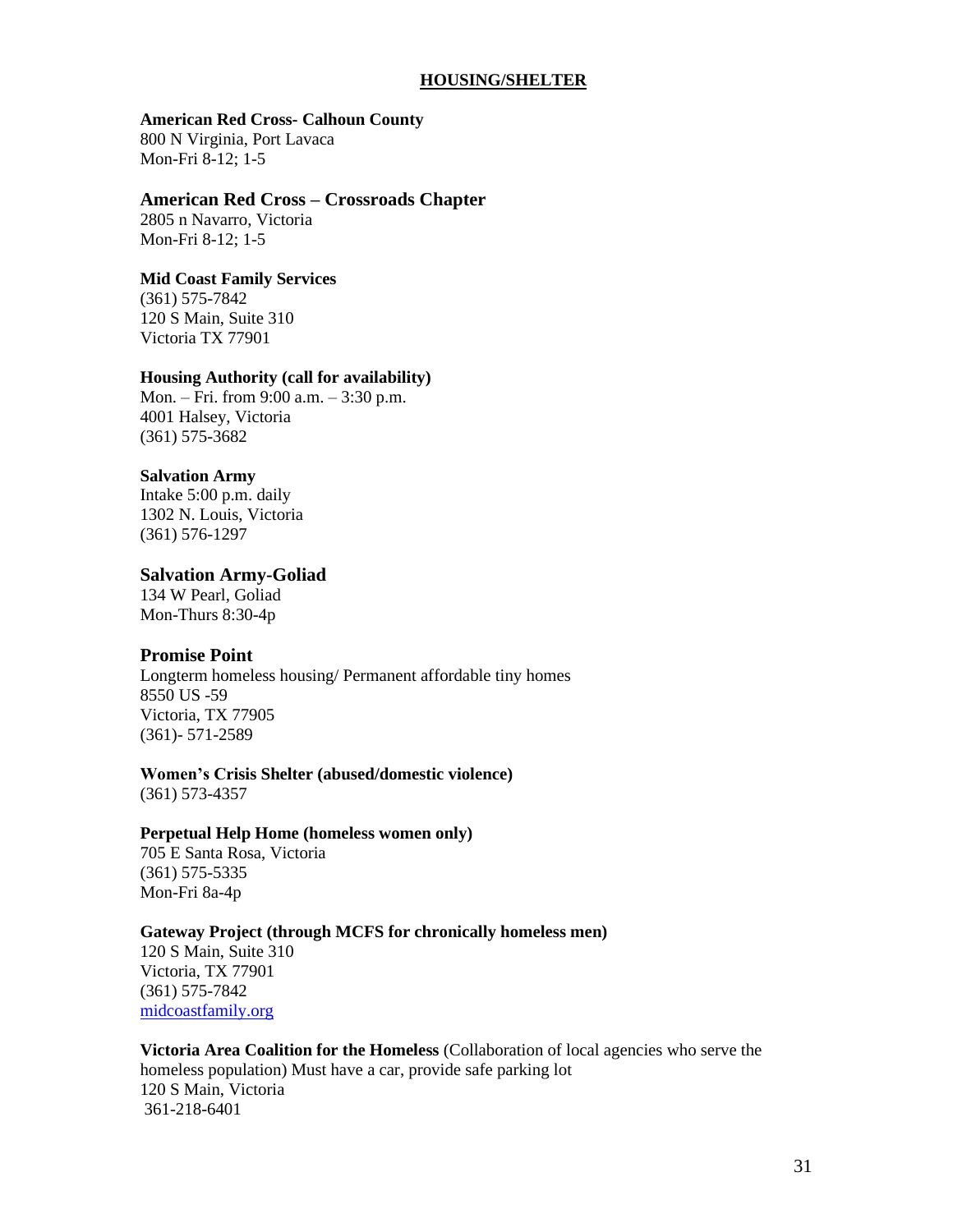#### **Compassionate People Aiding Texans CPAT**

203 Hopkins, Victoria Mon-Fri 9-5p 361-580-3332 Assists with providing needy persons with furniture, dishes, appliances, beds, and linens when they have items available

#### **La Dominion Apts.**

Referral only—3 homeless units 3605 E. Forrest, Victoria (361) 572-4566

## **Bretton Village Apartments**

1503 Victoria Station Dr, Victoria Low Income housing for elderly and disabled

#### **Briarfield West Apartments**

1707 Beauvoir Lane, Victoria Housing 55years old and older

#### **Fox Run Apts.**

2008 Sam Houston Victoria, TX Based on income – 1-3 bedrooms available. Deposit depends on income. Apply on Tuesdays 9:30am-11:00am & 1:00 pm-3:00pm to get on wait list (current wait 6 mo-1 yr). *Must have some income*  (361) 578-2954

## **The Brownson Home**

1616 Lone Tree Rd. Victoria 361-573-7161 Children 2-17 that for whatever reason cannot be cared for by their parents Contact: Rise (Reese) Konarik {The mission of The Brownson Home is to provide a nurturing family home for children in need so that they may have hope and stability and develop values and skills for life.}

#### **Fenner Square Apts.**

555 S. Burke Goliad, TX 77963 (361) 645-3393 32-unit complex for families below the 60% area median income

## **Leatherwood Terrace Apts.**

105 Ellen May Rd. Yoakum, TX 77995 (361) 293-5122 40-unit complex for very low to moderate income families and individuals

#### **Refugio Elderly Housing**

602 W. Commons Road Refugio, TX 78377 (361) 526-4014 36-unit apartment complex for those 62 yrs or older, handicapped/disabled regardless of age with very low to moderate income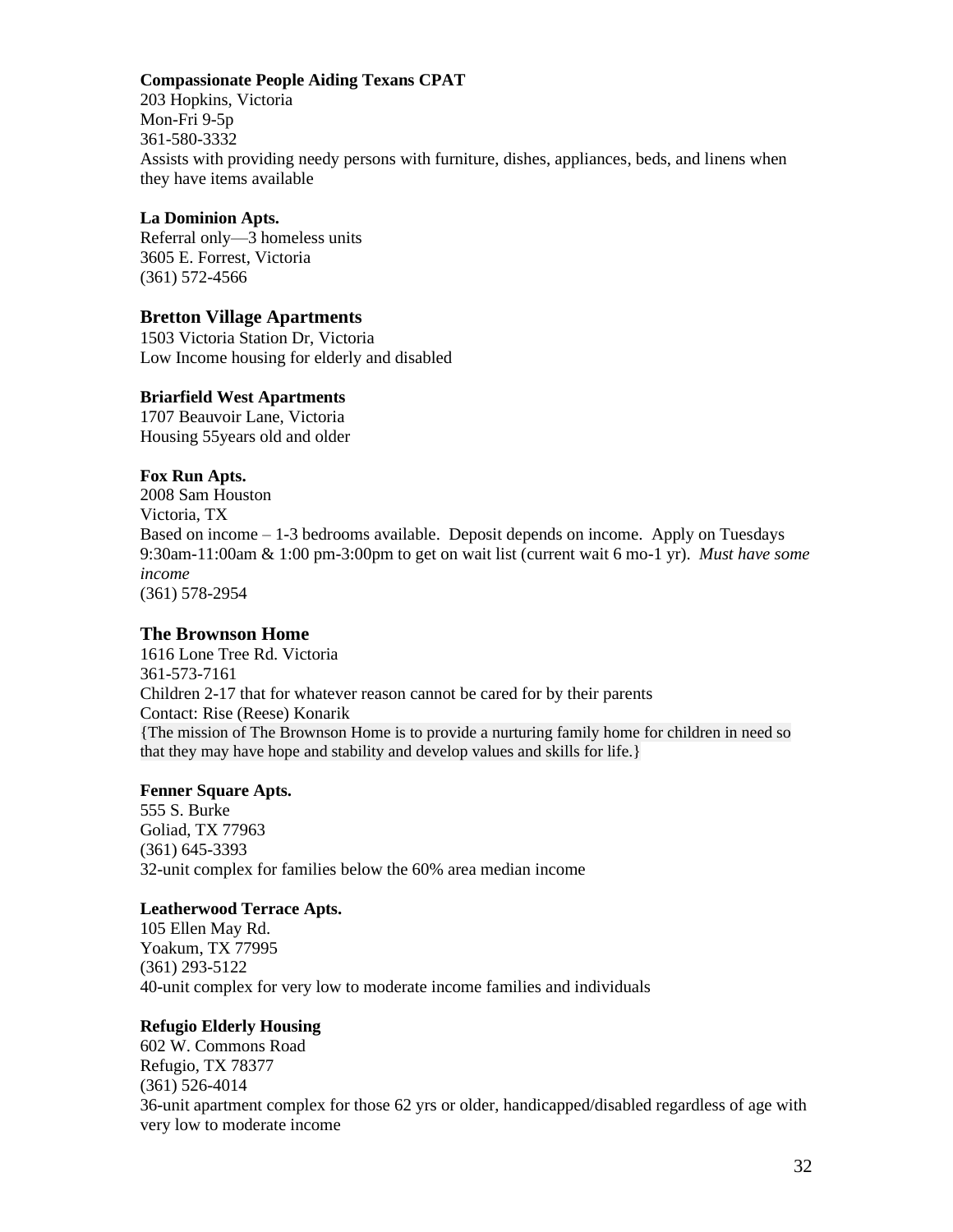**211 Texas** *(Rent payment assistance)* Can call 2-1-1 for additional resources in your area or go to: [www.211texas.org](http://www.211texas.org/)

#### **UTILITIES**

#### **Community Action Committee**

Also assists with Water/Sewage Utility bills for Victoria County residents (max assistance \$100). Also rental assistance for homelessness. 1007 Halsey, Victoria 361-578-2989

#### **Lite-Up Texas**

Provides qualified low-income individuals reduce the monthly cost of electric service. 1 (866) 454-8387

#### **The Texas Department of Housing and Community Affairs (TDHCA)**

Provides relief to those low-income elderly and/or disabled households providing financial assistance, paying up to four of the highest bills during the year. 1 (877) 399-8939

#### **Weatherization Assistance Program**

Provides for energy related improvements to residences of low-income Texans and educates consumers about energy conservation. 1 (888) 606-8889

# **Our Lady of Lourdes Catholic Church**

361-575-3813

**Our Lady of Sorrows Catholic Church** 361-575-2293

#### **Our Lady of Victory – St. Vincent dePaul** 361-575-4741

#### **St. Mary's Catholic Church**

402 S Main, Victoria 361-573-4328 Mon-Fri 8-4:30p

# **Our Lady of the Gulf**

415 W Austin, Port Lavaca 361-676-0527 Mon-Thurs 9:30-12:30, 1:30-4:30: Fri 9:30-12

#### **211 Texas**

Can also call 2-1-1 for additional resources in your area or go to: [www.211texas.org](http://www.211texas.org/)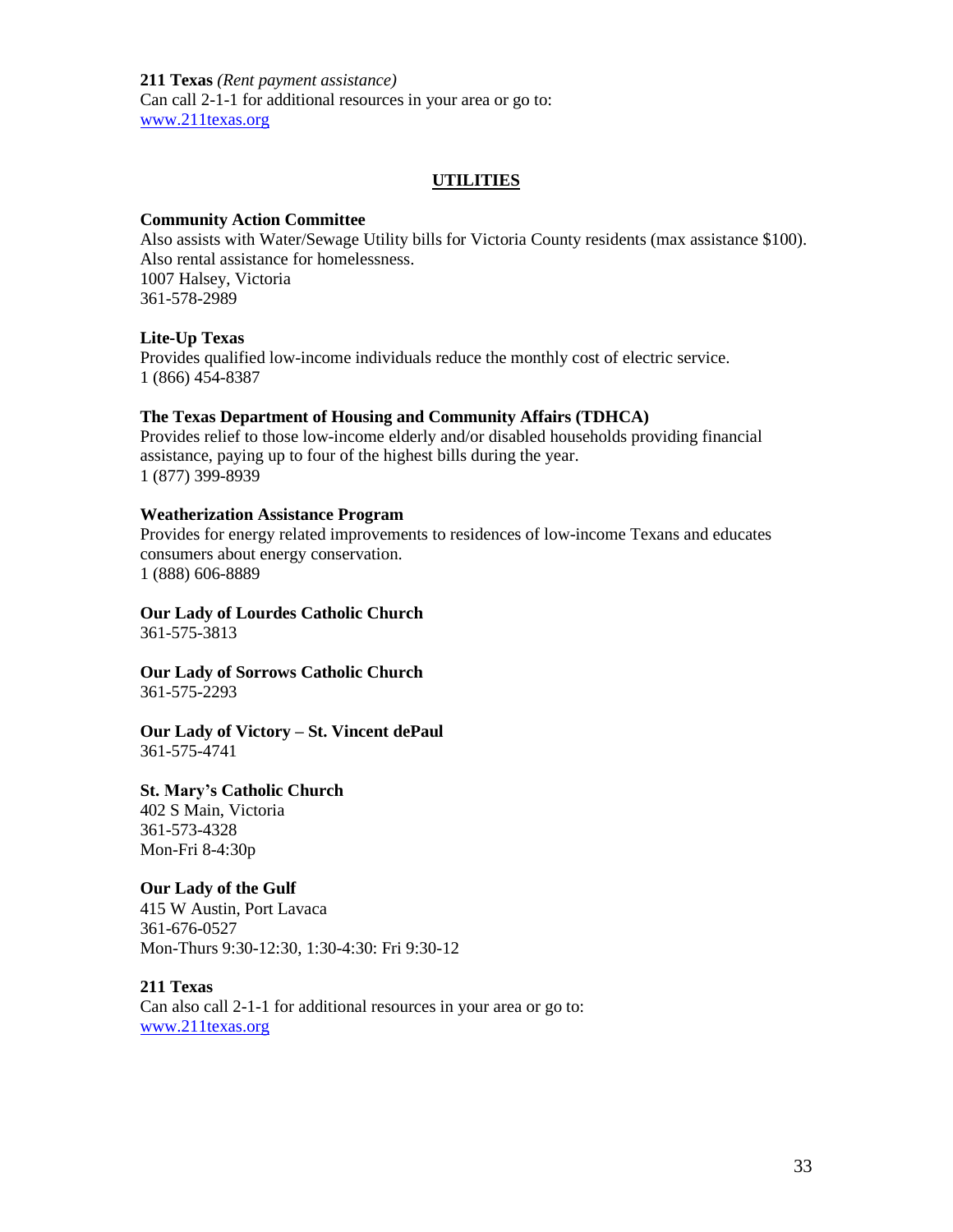## **CLOTHING ASSISTANCE**

#### **Calhoun County Community Ministries** 361-552-1722

**Cuero Area Ministerial Alliance** 361-275-5022

**Goliad County Outreach** 361-645-2850

**Goodwill Industries of South Texas** 361-575-6242

**Helping Hands of Jackson County** 361-782-7543

# **Helping Hands –Yoakum**

210 Schrimscher , Yoakum Wed 5-7:30p; Sat 7:30a-12p: (Tuesday 7:30-11a Donations accepted)

#### **Lavaca Assistance Ministry Body, Inc.** 361-798-9111

**Mid-Coast Family Services** 361-575-7842

## **Outpost Resale Shop**

2120 W Austin, Port Lavaca 361-553-6276 Mon-Sat 9-5p

## **VCAM Victoria Christian Assistance Ministries**

Mon. – Fri. from 9:00 a.m. – 12:00 noon 108 N. Liberty Victoria, TX 361-572-0048

## **TRANSPORTATION**

#### **Medicaid Van**

For transportation to medical treatment Must call 48 hours in advance Have your Medicaid number available when you call 1-877-633-8747

**Texas Medicaid** 800-252-8263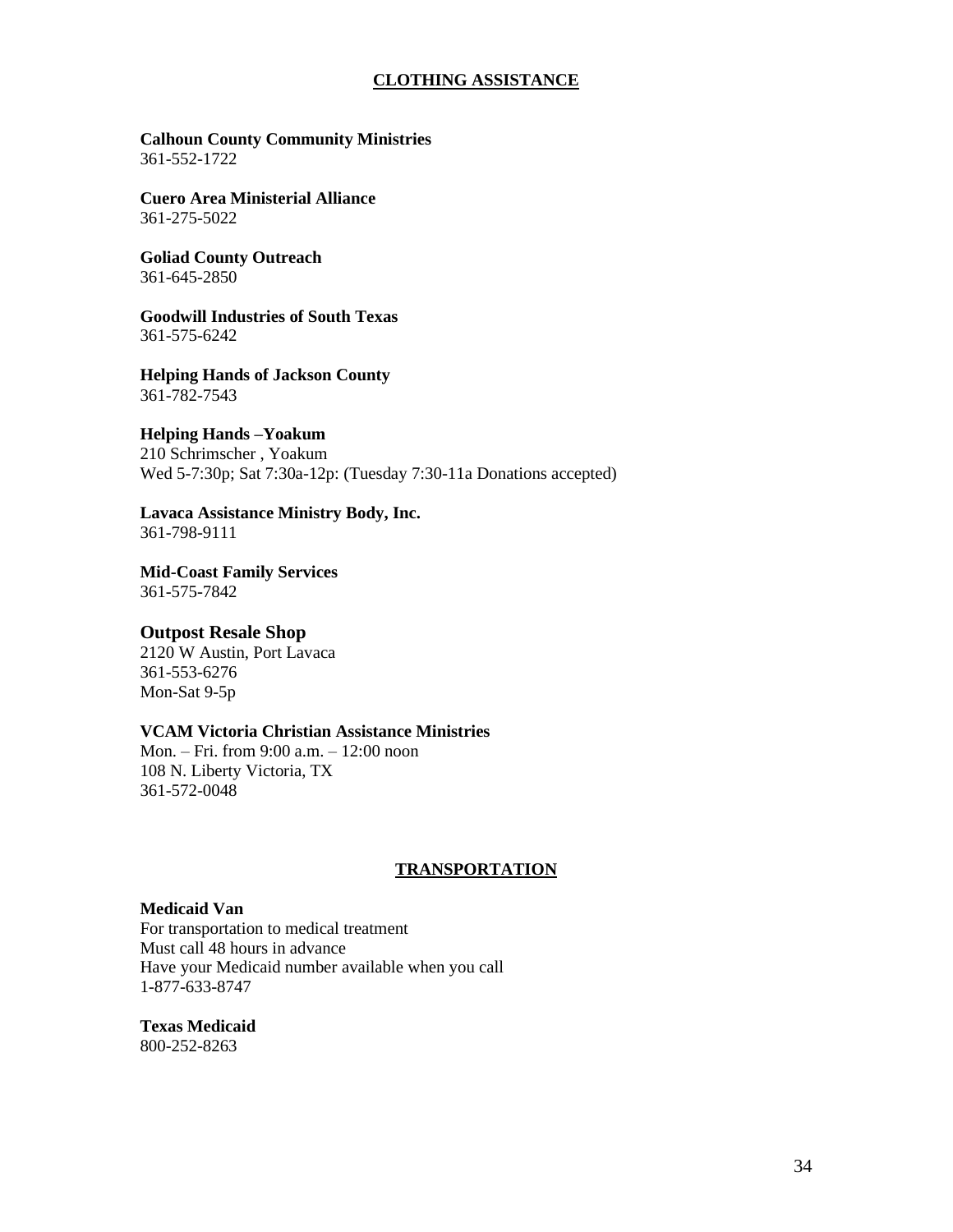# **Victoria Transit**

361-578-8775

#### **Senior Citizens**

Mon – Fri from 8:00 am – 3:00 pm *Must call 24 hours in advance to schedule*  361-576-2189

#### **211 Texas**

Can call 2-1-1 for additional resources in your area or go to: [www.211texas.org](http://www.211texas.org/)

*Most local Senior Citizens Centers also provide transportation to local seniors*

## **SOCIAL SECURITY ASSISTANCE**

#### **Social security Office**

Social security cards apply for benefits 8208 Zac Lentz Pkwy, Victoria, TX 77904 877-229-3536 Online www.ssa.gov

## **GED/ESL**

#### **English as a Second Language & GED classes**

Adult Education Victoria College 2200 E Red River Victoria, TX 77901 (361) 573-7323

## **Employment Assistance**

#### **Texas Workforce Solutions-Golden Crescent**

120 S Main, Suite 110 1st and 2<sup>nd</sup> Floors Victoria, TX 77901 (361) 578-0341 Job Seekers can register for work on the internet Work in Texas Program One on one service for employment search; Training programs available; Computer training. Project Rio—Job assistance for individuals on probation or parole Workforce innovative opportunity Act

**Vocational Rehabilitation Services** (DARS Department of Assistive and Rehabilitative Services) – VR is for persons with disabilities—Assistance with training, skill development, and seeking employment. (assist as early as age 14).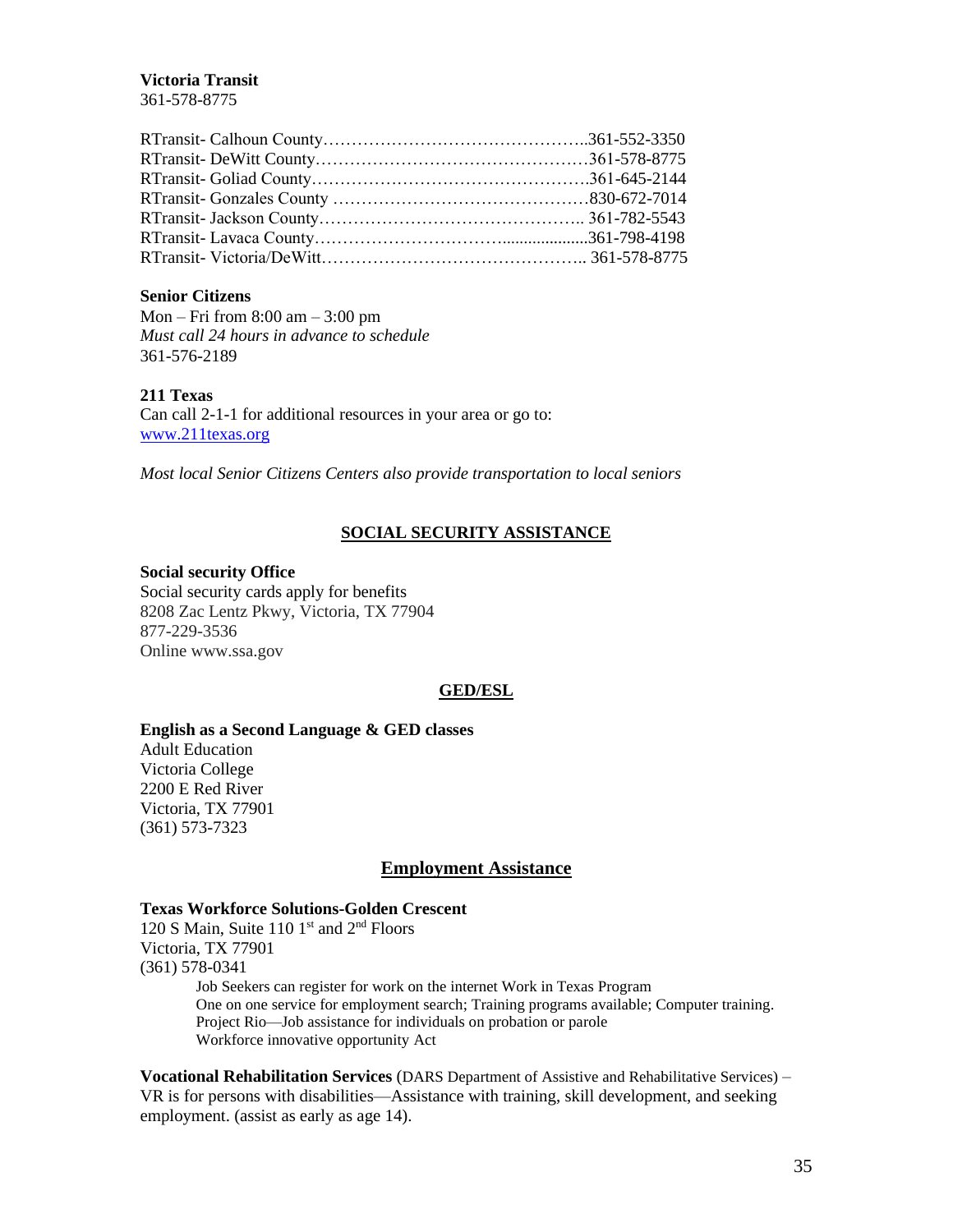# **Texas Workforce Solutions in Surrounding Areas**

| Port Lavaca-1800 South State Highway 35, Ste H361-552-1563 (M-F 8-5p) |  |
|-----------------------------------------------------------------------|--|
|                                                                       |  |
|                                                                       |  |

# **Staffing Companies.**

# **LaborMax Staffing**

4905 N Navarro St Victoria,TX 77904 361-894-6440

# **APS Personnel Service**

104 N Williams St, 2008 N Navarro Suite A Victoria, TX 77904

# **DR Locate- APEX Practice Solutions I**

1908 N Laurent St Victoria,TX 77901 361-578-0333 / 361-894-8980

# **Snelling Personnel Services**

801 Sam Houston Dr Victoria,TX 77901 361-578-3671

# **Goodwin Personnel Consultants**

2306 N Navarro St Victoria, TX 777901 361-578-363

# **Victoria Safety Office**

105 W Juan Linn St Victoria,TX 77901 361-485-3500

# **Labor Ready**

1901 Stolz St Victoria,TX 77901 361-572-0085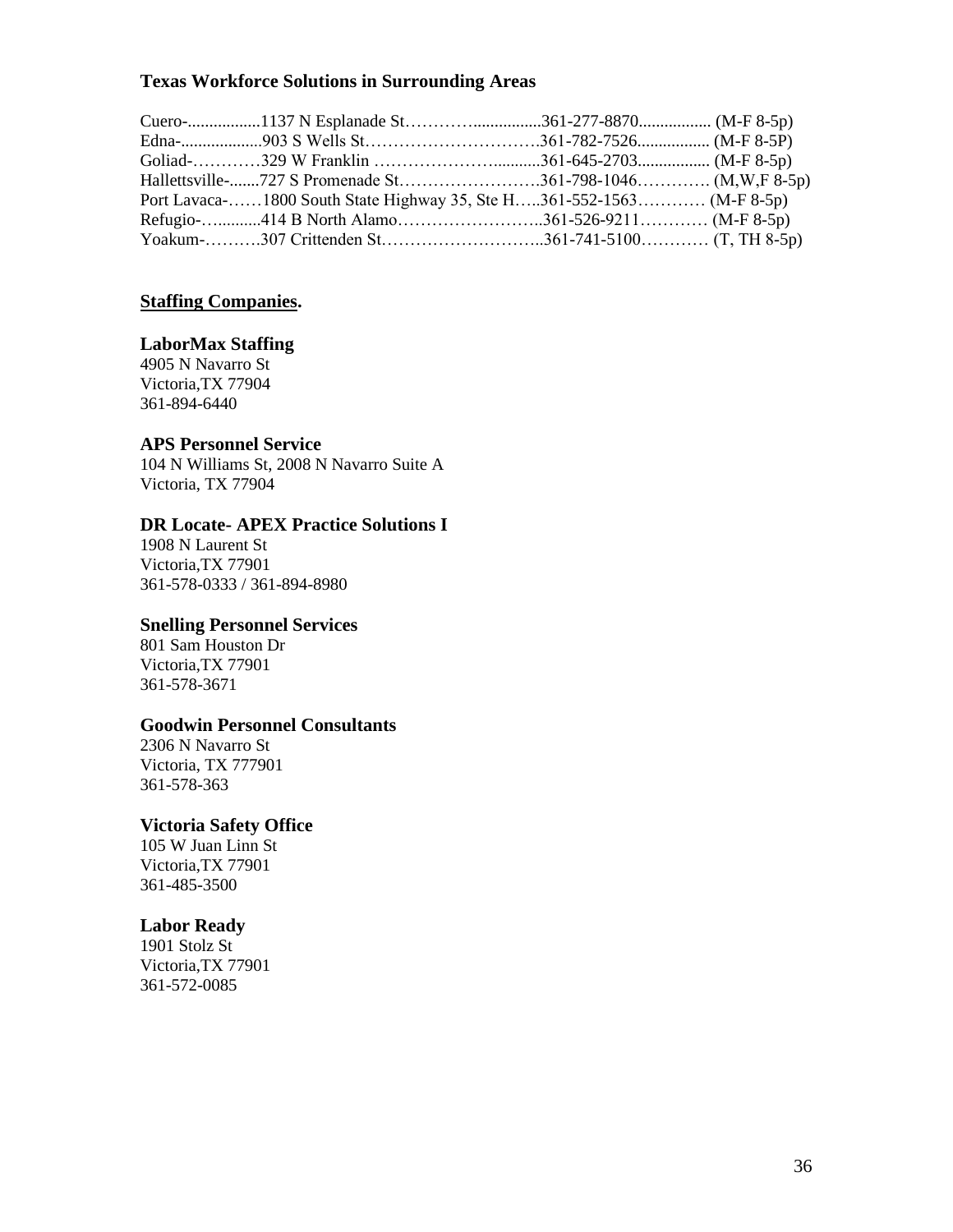#### **Birth Certificate, ID**

#### **Birth Certificate**

TX-dps.com or 888-596-7307 Official Birth Certificates for Texans, processed in 24 hours \$75.00 online or 4-6 weeks \$22.00 by mail

#### **Social security Office**

Social security cards 8208 Zac Lentz Pkwy, Victoria, TX 77904 877-229-3536 Online [www.ssa.gov](http://www.ssa.gov/)

# **Identification Cards Texas Department of Public Safety**

2208 Leary Lane Victoria, TX 77901 361-578-3450 Bring birth certificate, proof of address, Social security card Onlin[e www.dps.texas.gov/driverLicense](http://www.dps.texas.gov/driverLicense)

#### **Sleep Disorder Clinics**

# **Premier Sleep Disorders Center**

3 Locations: 111 North Park Victoria, TX 77901 124 E Walters St. Shiner, TX 77984 1811-A Broadway Rockport, TX 78382 (361) 572-9654 Fax: (361) 485-2233 If you have or suspect you have a sleeping disorder that's keeping you from living your life to the fullest. *Accepts almost all insurance, Medicaid, Medicare, Private Pay*

#### **Walk-In-Clinics**

#### **Twin Fountains**

**361-578-5730**

3002 Sam Houston Drive Victoria, TX 77904 [www.twinfountainsclinics.com](http://www.twinfountainsclinics.com/) *Open 7 days a week; Weekdays 7 am to 7 pm & Weekends 9 am to 5 pm*

Approx \$80 per visit. Does *NOT* accept Medicaid. Will refill most prescriptions but may not write new prescription for some psychiatric medications

#### **Twin Fountains Urgent Care Center**

108 Twin Fountains Dr, Victoria, TX 77904 **(361) 578-3363** [www.twinfountainsclinics.com](http://www.twinfountainsclinics.com/) *Open 7 days a week 7 am - 11 pm*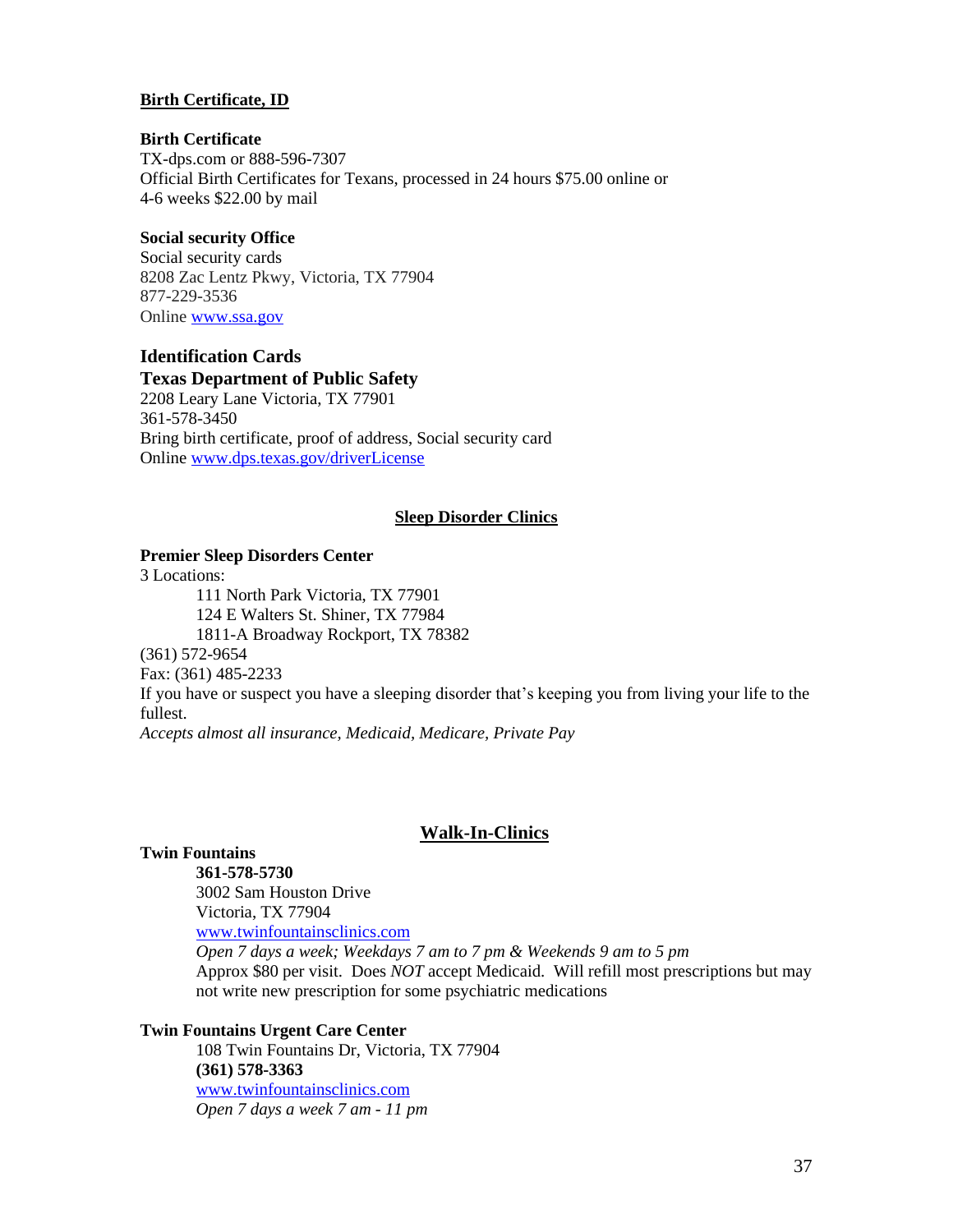## **Victoria Community Health Center**

4206 Retama Circle, Victoria TX 77901 361-576-2110 *Open Mon 8 – 8; Tue 8 – 8; Wed – Fri 8 - 5* Behavioral Health Consultant- Cabrera; Nurse Practitioners also available (Medical & OBGYN) Dental assistance is available through the Health Department **Each Individual is screened for program assistance**. Examples of fees consist of \$25, \$35, \$50, etc. Dr. Cabrera can write and/or refill most psychiatric medications, but may defer on anti-psychotic meds. **Please call to make an appointment. Does not take walk-ins**

#### **The Corner Clinic**

John Sheffel RN, FNP **361-576-4100** 2806 N Navarro, St B (corner of Navarro and Airline) Victoria, TX 77901 [www.thecornerclinic.net](http://www.thecornerclinic.net/) *Open Mon – Fri 8:00 am – 6:00 pm;* approx \$85 per visit – accepts Medicaid (office will file, no cost out of pocket for Medicaid), Medicare, most private insurance also *\*\*currently does NOT accept Driscoll or Amerigroup Medicaid\*\**

#### **Texas Health Center**

Dr. Starkey, Dr. Klein, Dr. Bouthillette, Kristin Wilke, PA-C **361-576-0330** 4804 N. Navarro St. (next to Texas Roadhouse restaurant) Victoria, TX *Open Mon 7:30 am – 6 pm and Tue-Fri 7:30 am – 5:00 pm Does not* accept assigned Medicare, however, will file with Medicare. Patients with Medicare must pay upfront.

#### **Vision and Hearing Impaired**

#### **S.A.I.L.S Program**

San Antonio Independent Living Services San Antonio Main Branch - 210.281.1878 Victoria Branch - 361.574.7880 Resources for the Visually Impaired

#### **SAILS helps individuals with any disabilities: mental, physical, cognitive, and sensory**. They

can assist individuals or your family member by teaching independent living skills, providing upto-date information and referrals, and training individuals on how to advocate for themselves. Benefits Assistance: Provide individualized social security benefits planning. Support Services for Visually and Hearing Impaired, including mobility training Provide information, assistance and training for adaptive telecommunication devices. Relocation Services: Provide transition assistance from nursing facilities to the community. Recreation, Social Events: Provide opportunities for persons with disabilities to participate in various community activities.